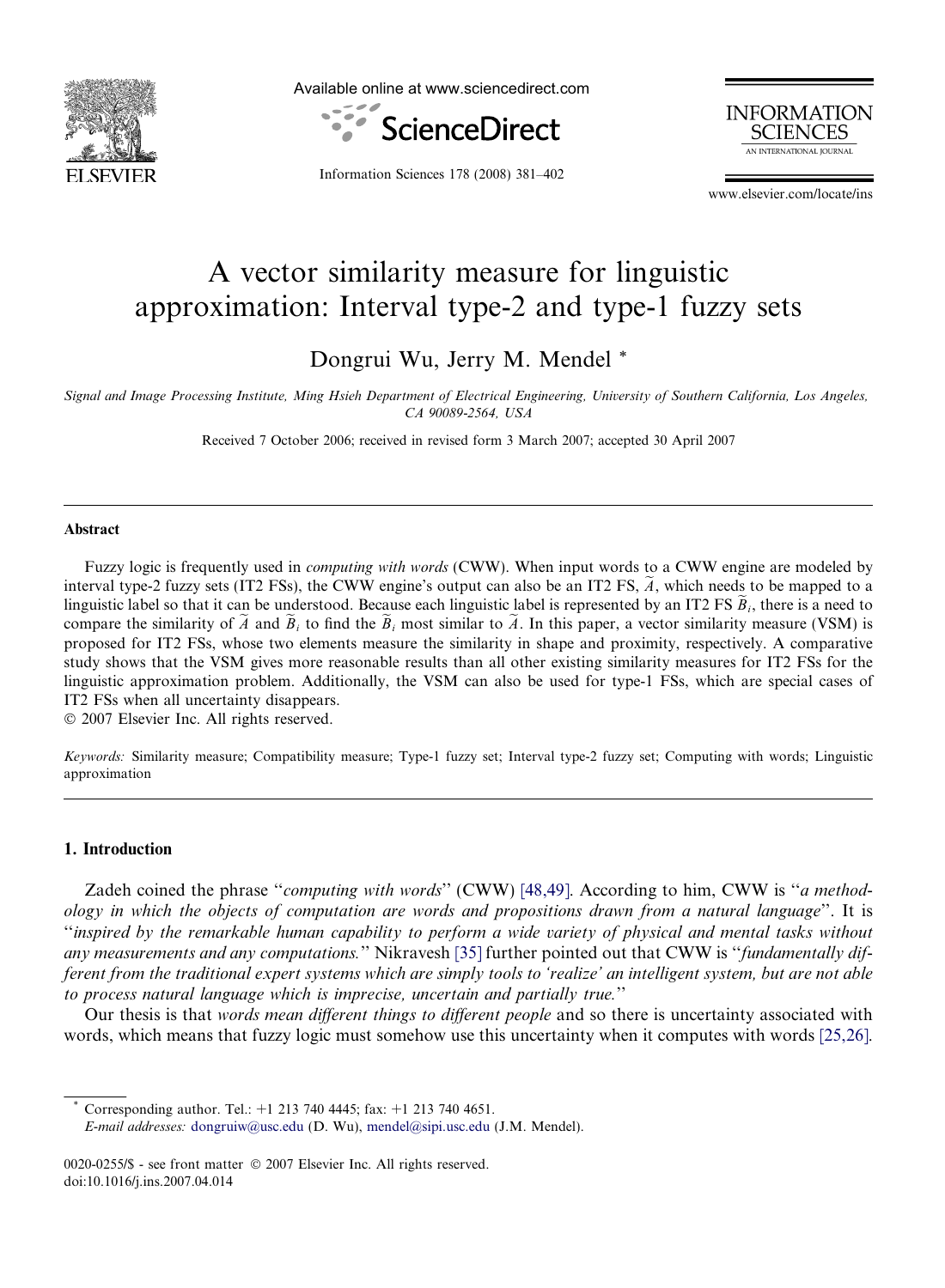<span id="page-1-0"></span>

Fig. 1. Conceptual structure of CWW.

Hence, we argue that interval type-2 fuzzy sets (IT2 FSs) should be used in CWW [\[28\].](#page-20-0) We will limit our discussions to IT2 FSs in this paper.

A specific architecture is proposed in [\[27\]](#page-20-0) for making judgements by CWW. A slightly modified architecture is shown in Fig. 1. It will be called a *perceptual computer* – Per-C for short. Perceptions (i.e., granulated terms, words) activate the Per-C and are also output by the Per-C; so, it is possible for a human to interact with the Per-C just using a vocabulary of words. In Fig. 1, the *encoder*<sup>1</sup> transforms linguistic perceptions into IT2 FSs that activate a CWW engine. The decoder<sup>2</sup> maps the output of the CWW engine into a word. Usually a vocabulary (codebook) is available, in which every word is modeled as an IT2 FS. The output of the CWW engine is mapped into a word (in that vocabulary) most similar to it.

The CWW engine, e.g. rules, the linguistic weighted average (LWA) [\[43\]](#page-20-0), etc., maps IT2 FSs into IT2 FSs. If the CWW engine is rule-based, its output may be a crisp number (e.g., after defuzzification), in which case the decoder can map this number into a word in the vocabulary, as explained in [\[27\]](#page-20-0). On the other hand, if the CWW engine uses the LWA, its output is an IT2 FS  $\hat{A}$ , or if the CWW engine is rule-based, but its output is also an IT2 FS  $\tilde{A}$ , then the decoder must also map  $\tilde{A}$  into a word in the vocabulary. In this paper it is assumed that the output of the CWW engine is an IT2 FS  $\ddot{A}$ .

How to transform linguistic perceptions into IT2 FSs, i.e. the encoding problem, has been considered in [\[30–32\].](#page-20-0) This paper considers the decoding problem, or, as called by Zadeh [\[48,49\]](#page-21-0), linguistic approximation, i.e. how to map an IT2 FS  $\ddot{A}$  into a word (linguistic label). More specifically, given a vocabulary consisting of N words with their associated IT2 FSs  $B_i$  ( $i = 1, ..., N$ ), our goal is to find the  $B_i$  which most closely resembles A, the output of the CWW engine. The word associated with that  $B_i$  will then be viewed as the output of the Per-C. To do this, it must be possible to compare the similarity between two IT2 FSs. A vector similarity measure (VSM) for IT2 FSs is proposed in this paper.

The rest of this paper is organized as follows: Section 2 gives the definitions of similarity, proximity and compatibility, which are closely related to each other. Section [3](#page-2-0) reviews four existing similarity measures for IT2 FSs. Section [4](#page-8-0) proposes a VSM for IT2 FSs. Section [5](#page-11-0) provides discussions on a number of issues and shows that the VSM for IT2 FSs can also be used for type-1 (T1) FSs when all uncertainty disappears. Section [6](#page-15-0) draws conclusions. Some background material about IT2 FSs is given in [Appendix A](#page-17-0). Proofs of the theorems are given in Appendix B.

# 2. Definitions

Similarity, proximity and compatibility are three closely related concepts. There are different definitions on the meanings of them [\[8,12,20,24,38,45,46\].](#page-20-0) According to Yager [\[45\]](#page-20-0), a proximity relationship between two T1 FSs A and B on a domain X is a mapping  $p: X \times X \to T$  having the properties: (1) Reflexivity:  $p(A, A) = 1$ ; and, (2) Symmetry:  $p(A, B) = p(B, A)$ . Often T is the unit interval.

<sup>&</sup>lt;sup>1</sup> Zadeh calls this *constraint explicitation* in [\[48,49\].](#page-21-0) In [\[50\]](#page-21-0) and some of his recent talks, he calls this *precisiation*. <sup>2</sup> Zadeh calls this *linguistic approximation* in [48,49].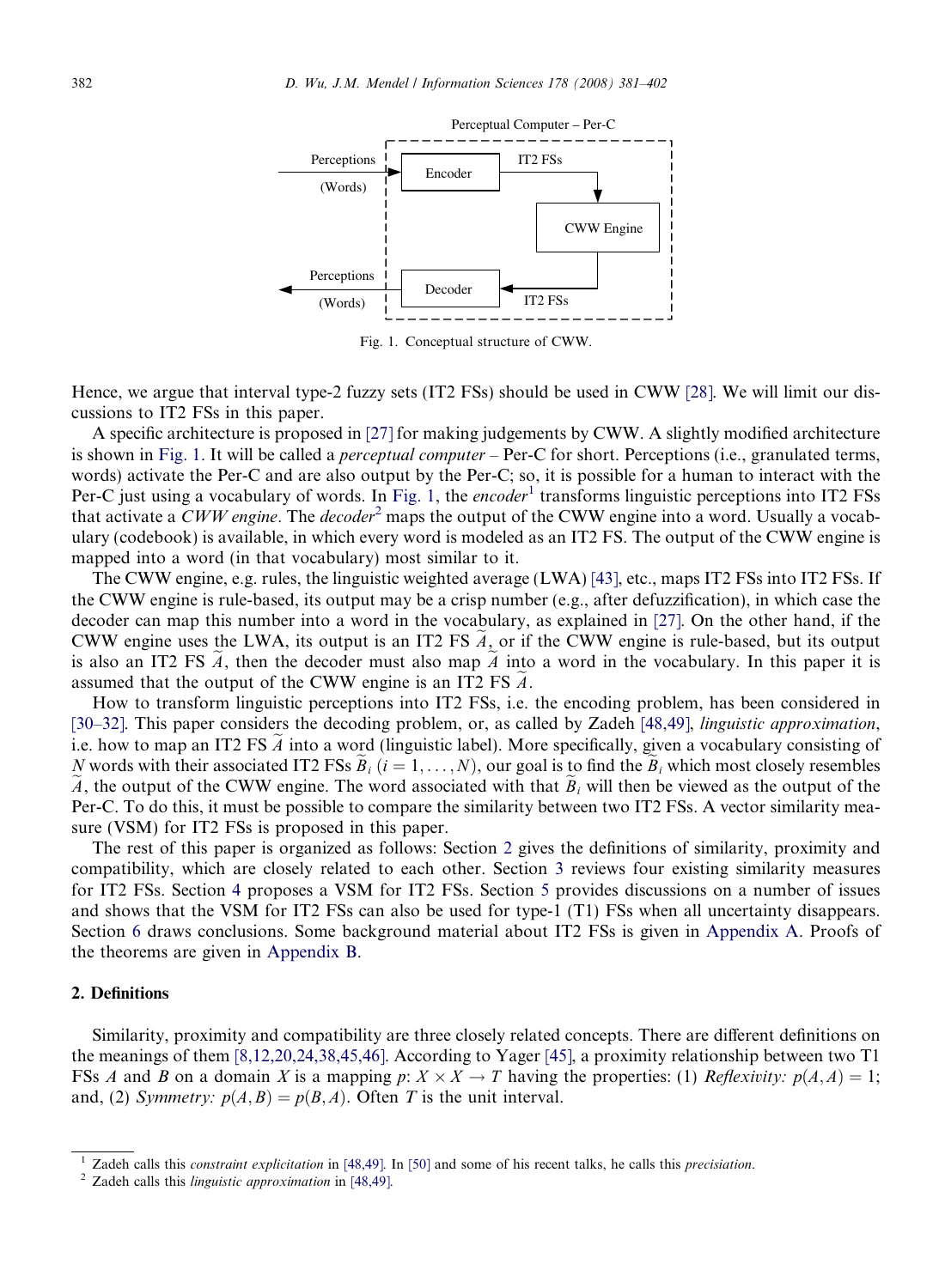<span id="page-2-0"></span>A similarity relationship between two FSs A and B on a domain X is a mapping  $s: X \times X \to T$  having the properties [\[45\]](#page-20-0): (1) Reflexivity:  $s(A,A) = 1$ ; (2) Symmetry:  $s(A,B) = s(B,A)$ ; (3) Transitivity:  $s(A,B) \geq$  $s(A, C) \wedge s(C, B)$ , where C is an arbitrary FS on domain X. Observe that here a similarity relationship adds the additional requirement of transitivity, though whether this should be done is still under debate [\[22\]](#page-20-0).

There are also some weakened forms of transitivity used in the literature, e.g. [\[6\]](#page-19-0)

Weakened Transitivity Form 1: If  $A \le B \le C$ ,  $\lambda$  then  $s(A, B) \ge s(A, C)$  and  $s(B, C) \ge s(A, C)$ .

Let  $c(A)$  denote the centroid of a FS A. In this paper the following two even more weakened forms of transitivity are also considered:

Weakened Transitivity Form 2: If A, B and C are of the same shape, and  $c(A) \leq c(B) \leq c(C)$ , then  $s(A, B) \geq s(A, C)$  and  $s(B, C) \geq s(A, C)$ .

Weakened Transitivity Form 3: If  $c(A) = c(B) = c(C)$  and  $A \le B \le C$ , then  $s(A, B) \ge s(A, C)$  and  $s(B, C) \geqslant s(A, C).$ 

Compatibility is a wider concept. According to Cross and Sudkamp [\[8\]](#page-20-0), ''the term compatibility is used to encompass various types of comparisons frequently made between objects or concepts. These relationships include similarity, inclusion, proximity, and the degree of matching.''

In summary, similarity is included in proximity, and both similarity and proximity are included in compatibility. In this paper we focus on similarity measures; however, some proximity and compatibility measures are also included for comparison purpose.

#### 3. Existing similarity/compatibility measures for IT2 FSs

The literature on similarity/compatibility measures for T1 FSs is quite extensive. According to Bustince [\[7\]](#page-20-0), ''there are approximately 50 expressions for determining how similar two fuzzy sets are.'' Some commonly used similarity/compatibility measures for T1 FSs are summarized in [Table 1](#page-3-0) because they will be used by some IT2 FS similarity measures. For more details on T1 similarity/compatibility measures, see [\[8\]](#page-20-0) and its references. Because compatibility measures for T1 FSs are not the focus of this paper, and there are too many of them, we do not distinguish between compatibility, proximity and similarity in [Table 1.](#page-3-0)

To the best knowledge of the authors, only four similarity/compatibility measures for IT2 FSs have appeared to date, and they are briefly reviewed next. As pointed out by Cross and Sudkamp [\[8\],](#page-20-0) ''ideally, the selection of a compatibility measure should be justifiable based upon the problem domain, the information being processed, and the inherent properties of the particular measure." The four similarity/compatibility measures were originally proposed for different problem domains; however, since the focus of this paper is the linguistic approximation problem in CWW, their ability as a decoder is analyzed.

# 3.1. Mitchell's IT2 FS similarity measure

Mitchell was the first to define a similarity measure for *general* T2 FSs [\[34\]](#page-20-0). For the purpose of this paper, only its special case is explained, when both  $A$  and  $\overline{B}$  are IT2 FSs:

- (1) Discretize the primary variable's universe of discourse,  $X$ , into  $L$  points, that are used by both  $A$  and  $B$ .
- (2) Find M embedded T1 MFs (see [\(A.4\)](#page-16-0) in [Appendix A\)](#page-17-0) for IT2 FS  $\tilde{A}$  ( $m = 1, 2, \ldots, M$ ), i.e.

$$
\mu_{A_{\ell}^m}(x_l) = r_m(x_l) \times \left[\overline{\mu}_{\lambda}(x_l) - \underline{\mu}_{\lambda}(x_l)\right] + \underline{\mu}_{\lambda}(x_l) \quad l = 1, 2, \dots, L \tag{1}
$$

where  $r_m(x_l)$  is a random number chosen uniformly in [0, 1], and  $\mu_{\tilde{A}}(x_l)$  and  $\overline{\mu}_{\tilde{A}}(x_l)$  are the lower and upper memberships of A at  $x_l$ .

(3) Similarly, find N embedded T1 MFs,  $\mu_{B_e^n}$   $(n = 1, 2, \dots, N)$ , for IT2 FS B, i.e.,

$$
\mu_{B_{\ell}^{n}}(x_{l}) = r_{n}(x_{l}) \times [\overline{\mu}_{\tilde{B}}(x_{l}) - \underline{\mu}_{\tilde{B}}(x_{l})] + \underline{\mu}_{\tilde{B}}(x_{l}) \quad l = 1, 2, \dots, L
$$
\n(2)

<sup>&</sup>lt;sup>3</sup>  $A \le B$  if and only if for  $\forall x \in X$ ,  $\mu_A(x) \le \mu_B(x)$ .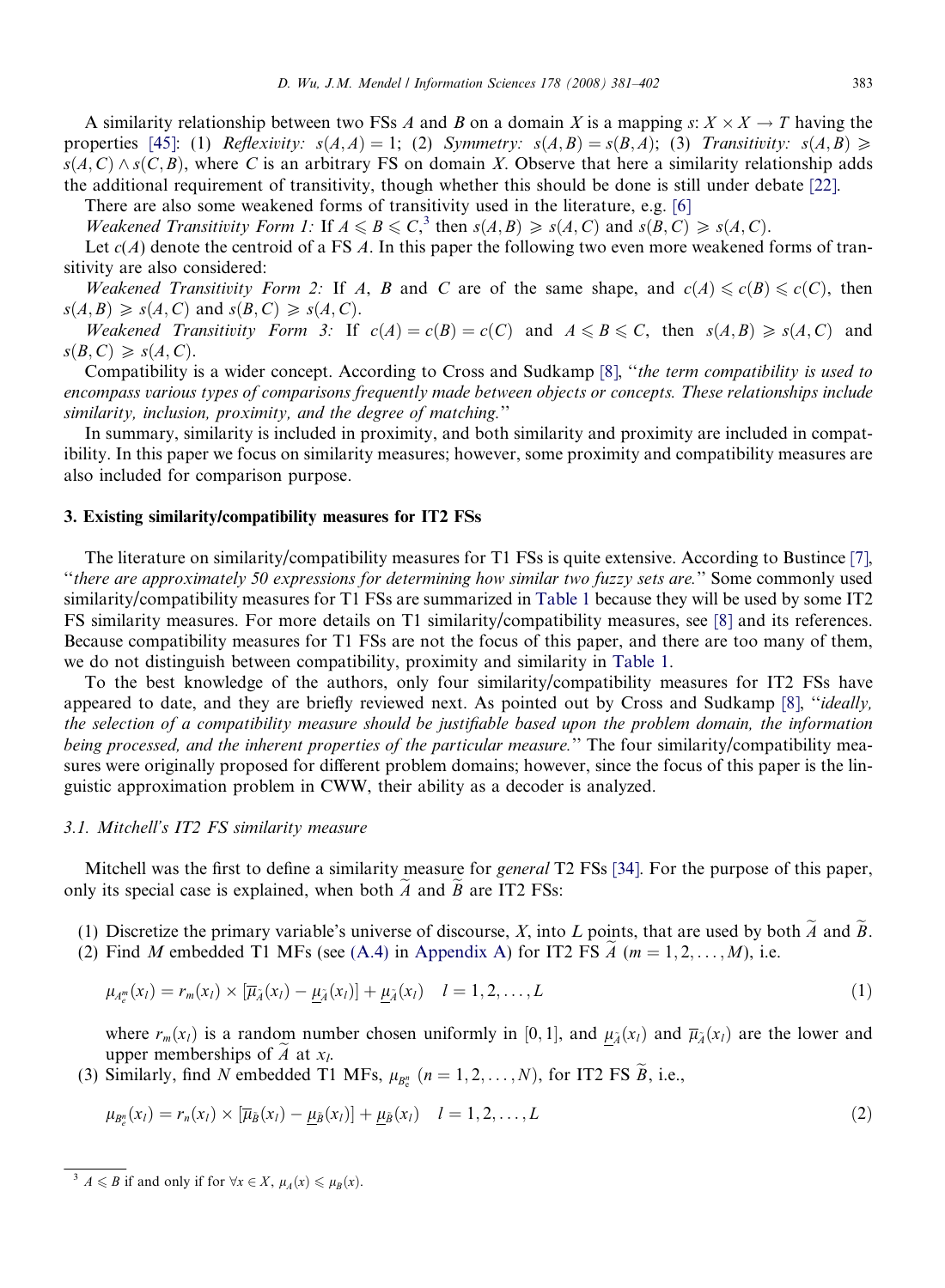<span id="page-3-0"></span>

| Table 1                                                 |  |  |
|---------------------------------------------------------|--|--|
| Summary of similarity/compatibility measures for T1 FSs |  |  |

| Similarity/compatibility measure    | Equation                                                                                                                                                                                                                                                                                     |
|-------------------------------------|----------------------------------------------------------------------------------------------------------------------------------------------------------------------------------------------------------------------------------------------------------------------------------------------|
| Set-theoretic                       |                                                                                                                                                                                                                                                                                              |
| Tversky's method [41]               | $s_{\text{T}}(A, B) = f(A \cap B)/[f(A \cap B) + a \cdot f(A - B) + b \cdot f(B - A)],$ where f is a function satisfying<br>$f(A \cup B) = f(A) + f(B)$ for disjoint A and B                                                                                                                 |
| Jaccard's method [17]               | $s_1(A, B) = f(A \cap B)/f(A \cup B)$ , where f is defined above                                                                                                                                                                                                                             |
| Dubois and Prade's method [10]      | $s_{\text{D}}(A, B) = g((\overline{A \cup B}) \cap (\overline{A \cup \overline{B}}))$ or $s_{\text{D}}(A, B) = g((\overline{A \cup B}) \cap (\overline{A \cup \overline{B}}))$ , where g satisfies: (1)<br>$g(\emptyset) = 0$ , (2) $g(X) = 1$ , and (3) $g(A) \leq g(B)$ if $A \subseteq B$ |
| Proximity-based                     |                                                                                                                                                                                                                                                                                              |
| • Minkowski's r-metric based [52]   | $d_r(A,B) \equiv \left(\sum_{i=1}^n  \mu_A(x_i) - \mu_B(x_i) ^r\right)^{1/r}, \quad r \geq 1$<br>$d_r(A, B)$ is a distance measure                                                                                                                                                           |
| Normalization approach [8]          | $s_{N}(A, B) = 1 - d_{r}(A, B)/n$                                                                                                                                                                                                                                                            |
| Conversion function approach [36]   | $s_C(A, B) = [1 + (d_r(A, B)/s)^t]^{-1}$ , where s and t are positive constants                                                                                                                                                                                                              |
| • Angular coefficient based         |                                                                                                                                                                                                                                                                                              |
| Bhattacharya's distance [1]         |                                                                                                                                                                                                                                                                                              |
|                                     | $s_{\mathbf{B}}(A,B) = \frac{\sum_{i=1}^{n} \mu_A(x_i) \cdot \mu_B(x_i)}{\left(\sum_{i=1}^{n} \mu_A(x_i)^2\right)^{1/2} \cdot \left(\sum_{i=1}^{n} \mu_B(x_i)^2\right)^{1/2}}$                                                                                                               |
|                                     |                                                                                                                                                                                                                                                                                              |
| • Interval-based                    | $A_{\alpha} \equiv [a_1(\alpha), a_2(\alpha)]$ and $B_{\alpha} \equiv [b_1(\alpha), b_2(\alpha)]$ are $\alpha$ -cuts on A and B                                                                                                                                                              |
| Hausdorff distance based [37,52]    | $q(A_{\alpha}, B_{\alpha}) \equiv \max( a_1(\alpha) - b_1(\alpha) ,  a_2(\alpha) - b_2(\alpha) ),$<br>$s_H(A, B) = [1 + (q_*(A, B)/s)^t]^{-1}$ , where $q_*(A, B)$ can be $q(A_1, B_1)$ , $\int_0^1 q(A_x, B_x) dx$ , or<br>$\sup_{\alpha \geq 0} q(A_{\alpha}, B_{\alpha})$                 |
| Dissemblance index based [8]        | $d(A_x, B_x) \equiv [ a_1(\alpha) - b_1(\alpha)  +  a_2(\alpha) - b_2(\alpha) ]/(2 X )$ , where  X  is the length of the domain of $A \cup B$ . $s_D(A, B) = d(A_1, B_1)$ , or $\int_0^1 d(A_x, B_x) dx$ , or $\sup_{\alpha > 0} d(A_x, B_x)$                                                |
| • Linguistic approximation based    |                                                                                                                                                                                                                                                                                              |
| Bonissone's method [4]              | $s_{\mathbf{B}}(A,B) = \left[1 - \int_{X} \left(\frac{\mu_{\mathcal{A}}(x)\mu_{\mathbf{B}}(x)}{\text{card}(A)\cdot \text{card}(B)}\right)^{1/2} dx\right]^{1/2}$ , where $\text{card}(A)$ [card(B)] is the cardinality of A (B)                                                              |
| Logic-based                         |                                                                                                                                                                                                                                                                                              |
| Hirota and Pedrycz's method [15,16] | $[\mu_{\lambda}(x_i) \Longleftrightarrow \mu_{\nu}(x_i)] \equiv [\mu_{\lambda}(x_i) \rightarrow \mu_{\nu}(x_i)] \wedge [\mu_{\nu}(x_i) \rightarrow \mu_{\lambda}(x_i)]$                                                                                                                      |
|                                     | $[\mu_A(x_i) = \mu_B(x_i)] \equiv \{[\mu_A(x_i) \to \mu_B(x_i)] \wedge [\mu_B(x_i) \to \mu_A(x_i)]\}$                                                                                                                                                                                        |
|                                     | $+ [\mu_{\bar{A}}(x_i) \rightarrow \mu_{\bar{B}}(x_i)] \wedge [\mu_{\bar{B}}(x_i) \rightarrow \mu_{\bar{A}}(x_i)]\}/2,$                                                                                                                                                                      |
|                                     | $s_{L1}(A, B) = \sum_{i=1}^{n} [\mu_A(x_i) = \mu_B(x_i)]/n,$                                                                                                                                                                                                                                 |
|                                     | $s_{L2}(A,B) = \sum_{i=1}^{n} [\mu_A(x_i) \Longleftrightarrow \mu_B(x_i)]/n$                                                                                                                                                                                                                 |
|                                     |                                                                                                                                                                                                                                                                                              |

Fuzzy-valued

Dubois and Prade's method [\[10\]](#page-20-0)

$$
s_F^{\alpha}(A, B) = \frac{\text{card}((A_{\alpha} \cap B_{\alpha}) \cap \text{supp}(A \cap B))}{\text{card}((A_{\alpha} \cup B_{\alpha}) \cap \text{supp}(A \cup B))}, \text{ where } \text{supp means support}
$$

Note that those measures involving  $\alpha$ -cuts require the FSs to be convex.

(4) Compute an IT2 FS similarity measure  $s_M(A, B)$  as an average of T1 FS similarity measures  $s_{mn}$  that are computed for all of the MN combinations of the embedded T1 FSs for  $A$  and  $B$  (this uses the Representation Theorem in [\(A.6\)](#page-16-0)), i.e.,

$$
s_{\mathbf{M}}(\widetilde{A}, \widetilde{B}) = \frac{1}{MN} \sum_{m=1}^{M} \sum_{n=1}^{N} s_{mn},\tag{3}
$$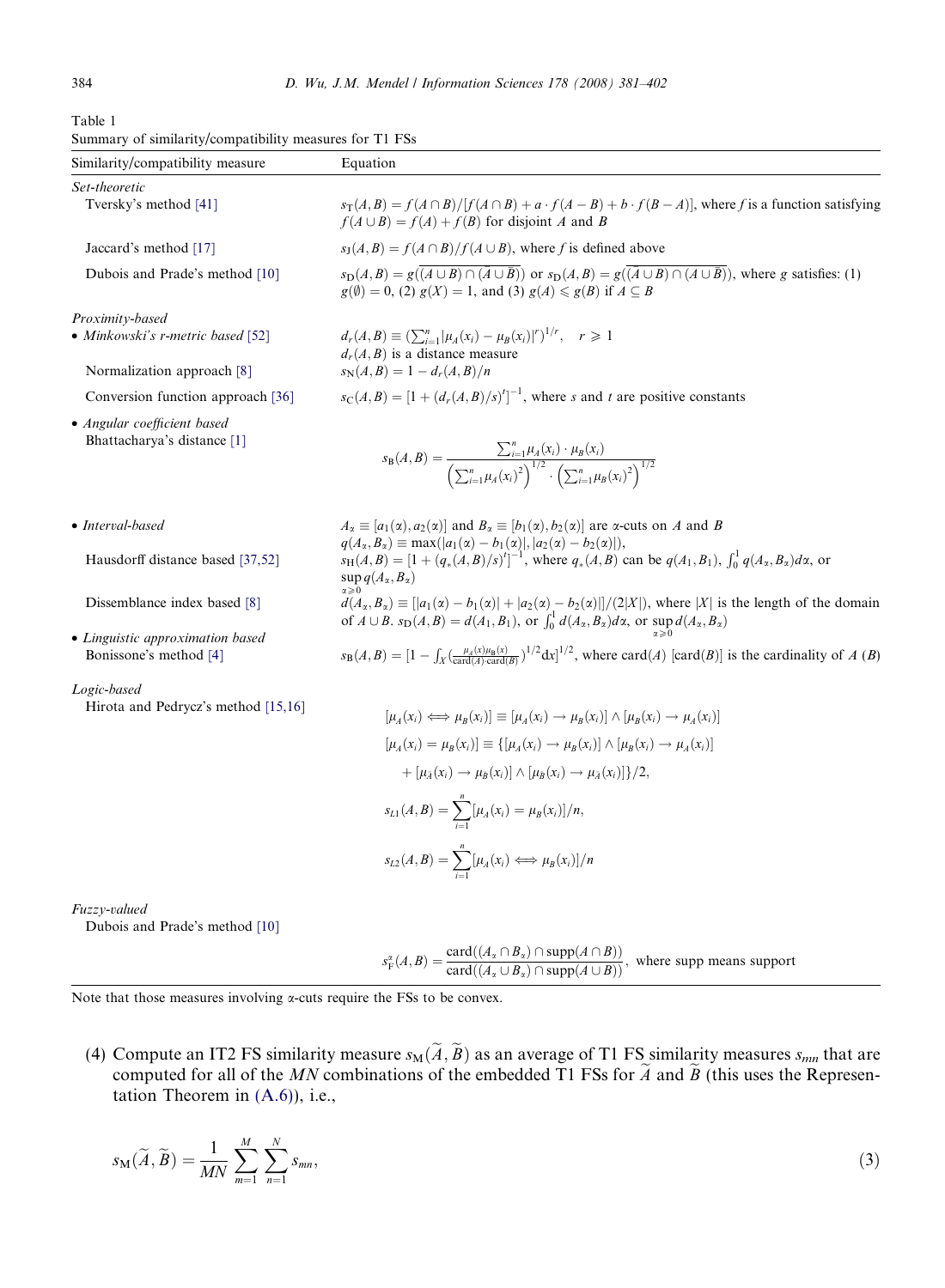where

$$
s_{mn} = s(A_{\rm e}^m, A_{\rm e}^n) \tag{4}
$$

and  $s_{mn}$  can be any T1 FS similarity measure, as in [Table 1](#page-3-0).

Mitchell's IT2 FS similarity measure has the following problems:

- (1) Generally  $s_M(\tilde{A}, \tilde{B})$  does not equal 1 even for the special case where  $\tilde{A}$  and  $\tilde{B}$  are exactly the same, because the randomly generated embedded T1 FSs from  $\tilde{A}$  and  $\tilde{B}$  will not always be the same.
- (2) Because there are random numbers involved,  $s_M(\tilde{A}, \tilde{B})$  may change from experiment<sup>4</sup> to experiment. When both  $M$  and  $N$  are large, some kind of stochastic convergence can be expected to occur (e.g., convergence in probability); however, the computational cost is heavy because the computation of [\(3\)](#page-3-0) requires direct enumeration of all MN embedded T1 FSs.

## 3.2. Gorzalczany's IT2 FS compatibility measure

Gorzalczany proposed a compatibility measure for interval-valued FSs (IVFSs) [\[13\]](#page-20-0). Because an IVFS is an IT2 FS under a different name, the terms and symbols used in [\[13\]](#page-20-0) are changed so that they are consistent with those in this paper.

Gorzalczany defined the *degree of compatibility*,  $s_G(\tilde{A}, \tilde{B})$ , between two IT2 FSs  $\tilde{A}$  and  $\tilde{B}$  as

$$
s_{\mathcal{G}}(\widetilde{A},\widetilde{B}) = \left[ \min \left( \frac{\max\{\min(\underline{\mu}_{\widetilde{A}}(x), \underline{\mu}_{\widetilde{B}}(x))\}}{\max\limits_{x \in X} \underline{\mu}_{\widetilde{A}}(x)}, \frac{\max\{\min(\overline{\mu}_{\widetilde{A}}(x), \overline{\mu}_{\widetilde{B}}(x))\}}{\max\limits_{x \in X} \overline{\mu}_{\widetilde{A}}(x)} \right), \max \left( \frac{\max\{\min(\underline{\mu}_{\widetilde{A}}(x), \underline{\mu}_{\widetilde{B}}(x))\}}{\max\limits_{x \in X} \underline{\mu}_{\widetilde{A}}(x)}, \frac{\max\{\min(\overline{\mu}_{\widetilde{A}}(x), \overline{\mu}_{\widetilde{B}}(x))\}}{\max\limits_{x \in X} \overline{\mu}_{\widetilde{A}}(x)} \right) \right].
$$
\n(5)

Main properties of  $s_G(\tilde{A}, \tilde{B})$  are: (1)  $s_G(\tilde{A}, \tilde{A}) = [1, 1]$ ; (2)  $s_G(\tilde{A}, \tilde{B}) = [0, 0]$  if and only if  $\tilde{A}$  and  $\tilde{B}$  are disjoint; and, (3) generally  $s_G(\tilde{A}, \tilde{B}) \neq s_G(\tilde{B}, \tilde{A})$ .

As pointed out by Tsiporkova and Zimmermann [\[40\],](#page-20-0) compatibility measures do not "*perform consistently* as similarity measures of FSs." It is easy to show that Gorzalczany's compatibility measure may give counterintuitive results when used in linguistic approximation. Consider the example shown in [Fig. 2,](#page-5-0) where  $\max_{x \in X} \mu_{\tilde{A}}(x) = \max_{x \in X} \mu_{\tilde{B}}(x) = \mu_1$ . Consequently,

$$
\max_{x \in X} \{\min(\underline{\mu}_{\tilde{A}}(x), \underline{\mu}_{\tilde{B}}(x))\} = \max_{x \in X} \underline{\mu}_{\tilde{A}}(x) = \mu_1
$$
\n(6)

and,

$$
\frac{\max_{x \in X} {\min(\underline{\mu}_{\tilde{\lambda}}(x), \underline{\mu}_{\tilde{B}}(x))} }{\max_{x \in X} \underline{\mu}_{\tilde{A}}(x)} = \frac{\mu_1}{\mu_1} = 1.
$$
\n(7)

It is also easy to see that

$$
\frac{\max\limits_{x \in X} \{\min(\overline{\mu}_{\tilde{A}}(x), \overline{\mu}_{\tilde{B}}(x))\}}{\max\limits_{x \in X} \overline{\mu}_{\tilde{A}}(x)} = \frac{1}{1} = 1.
$$
\n(8)

Hence, for  $\tilde{A}$  and  $\tilde{B}$  shown in [Fig. 2,](#page-5-0)  $s_{\text{G}}(\tilde{A}, \tilde{B}) = [1, 1]$ . Actually it can be shown that as long as  $\max_{x \in X} \mu_{\tilde{A}}(x) = \max_{x \in X} \mu_{\tilde{B}}(x)$  and  $\max_{x \in X} \overline{\mu}_{\tilde{A}}(x) = \max_{x \in X} \overline{\mu}_{\tilde{B}}(x)$ , no matter how different the shapes of  $\tilde{A}$  and  $\widetilde{B}$  are, Gorzalczany's compatibility measure always gives  $s_G(\widetilde{A}, \widetilde{B}) = s_G(\widetilde{B}, \widetilde{A}) = [1, 1]$ , which is counterintuitive.

<sup>&</sup>lt;sup>4</sup> One experiment is comprised of M (N) randomly chosen embedded T1 FSs for  $\widetilde{A}(\widetilde{B})$ .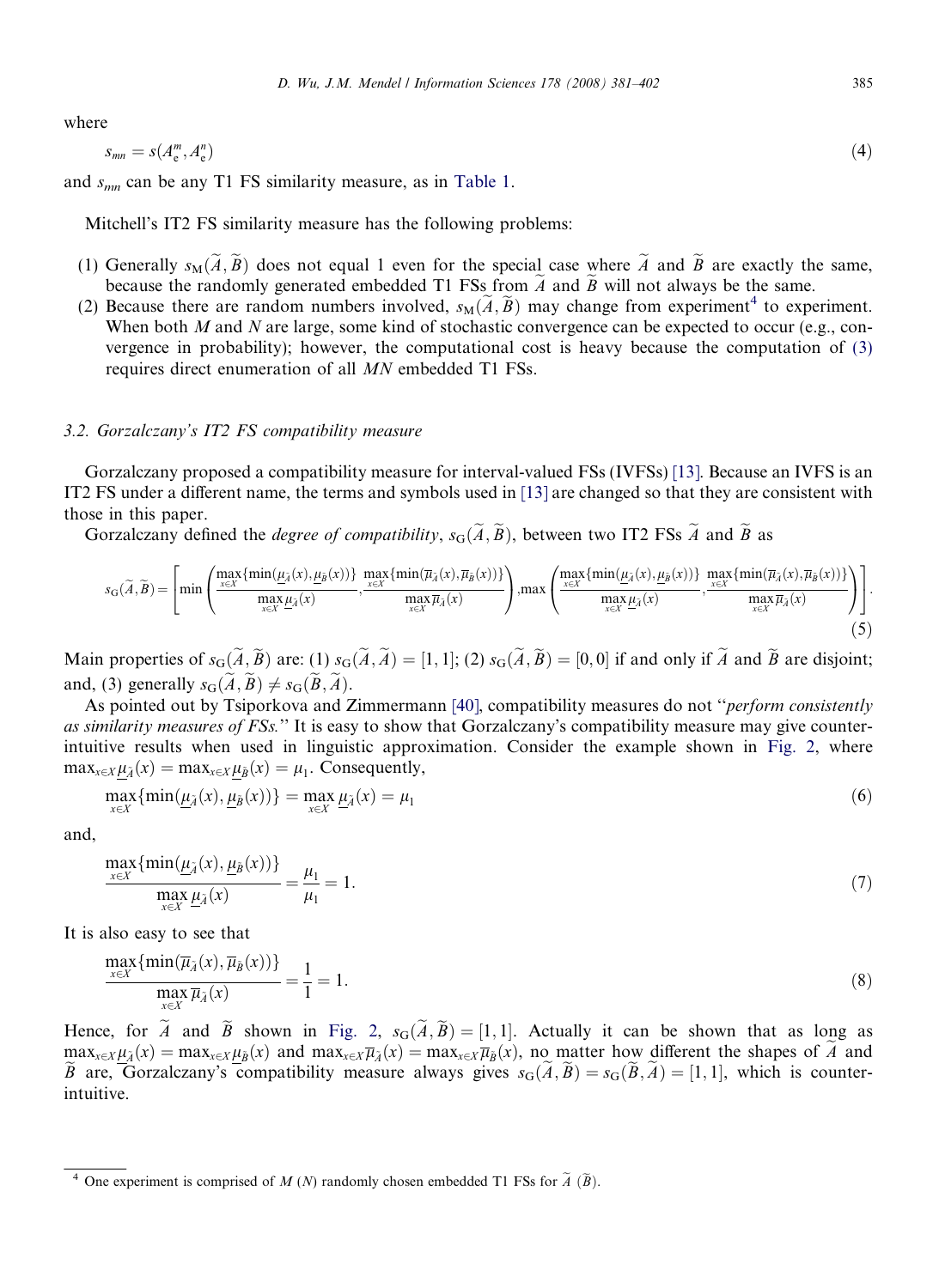<span id="page-5-0"></span>

Fig. 2. Example for Gorzalczany's compatibility measure, which gives  $s_G(\tilde{A}, \tilde{B}) = [1, 1]$ .

#### 3.3. Bustince's IT2 FS similarity measure

Bustince also proposed a similarity measure for IVFSs [\[6\]](#page-19-0). Again, the terms and symbols used in [\[6\]](#page-19-0) are changed so that they are consistent with those in this paper.

First, Bustince defined a normal interval valued similarity measure  $s_B(\tilde{A}, \tilde{B})$  between two IT2 FSs  $\tilde{A}$  and  $\tilde{B}$ , as one that satisfies the following five properties: (1)  $s_B(\tilde{A}, \tilde{B}) = s_B(\tilde{B}, \tilde{A})$ ; (2) for a crisp set a and its complement  $c(a)$ ,  $s_B(a, c(a)) = 0$ ; (3)  $s_B(\tilde{A}, \tilde{A}) = [1, 1]$ ; (4) if  $\tilde{A} \leq \tilde{B} \leq \tilde{C}$ , then  $s_B(\tilde{A}, \tilde{B}) \geq s_B(\tilde{A}, \tilde{C})$  and  $s_{\text{B}}(\widetilde{B}, \widetilde{C}) \geq s_{\text{B}}(\widetilde{A}, \widetilde{C})$ ; and, (5) if A and B are T1 FSs, then  $s_{\text{B}}(A, B) \in [0, 1]$ , i.e.  $s_{\text{B}}(A, B)$  reduces to a number. Note that  $A \le B$  if and only if for  $\forall x \in X$ ,  $\mu_{\tilde{A}}(x) \le \mu_{\tilde{B}}(x)$  and  $\overline{\mu}_{\tilde{A}}(x) \le \overline{\mu}_{\tilde{B}}(x)$ .

He then proposed

$$
s_{\mathbf{B}}(\widetilde{A}, \widetilde{B}) = [s_{\mathbf{L}}(\widetilde{A}, \widetilde{B}), s_{\mathbf{U}}(\widetilde{A}, \widetilde{B})]
$$
\n<sup>(9)</sup>

as an interval-valued normal similarity measure, where

$$
s_{\mathsf{L}}(\widetilde{A}, \widetilde{B}) = \Upsilon_{\mathsf{L}}(\widetilde{A}, \widetilde{B}) \star \Upsilon_{\mathsf{L}}(\widetilde{B}, \widetilde{A})
$$
(10)

and

$$
s_{\mathbf{U}}(\widetilde{A}, \widetilde{B}) = \Upsilon_{\mathbf{U}}(\widetilde{A}, \widetilde{B}) \star \Upsilon_{\mathbf{U}}(\widetilde{B}, \widetilde{A}), \tag{11}
$$

 $\star$  can be any t-norm (e.g., minimum), and  $[\Upsilon_L(\tilde{A}, \tilde{B}), \Upsilon_U(\tilde{A}, \tilde{B})]$  is an interval valued inclusion grade indicator [\[6\]](#page-19-0) of A in B.  $\Upsilon_L(A, B)$  and  $\Upsilon_U(A, B)$  used in this paper (and taken from [6]) are computed as

$$
\Upsilon_{\mathcal{L}}(\widetilde{A}, \widetilde{B}) = \inf_{x \in X} \{ 1, \min(1 - \underline{\mu}_{\widetilde{A}}(x) + \underline{\mu}_{\widetilde{B}}(x), 1 - \overline{\mu}_{\widetilde{A}}(x) + \overline{\mu}_{\widetilde{B}}(x)) \} \tag{12}
$$

$$
\Upsilon_{\mathcal{U}}(\widetilde{A}, \widetilde{B}) = \inf_{x \in X} \{ 1, \max(1 - \underline{\mu}_{\widetilde{A}}(x) + \underline{\mu}_{\widetilde{B}}(x), 1 - \overline{\mu}_{\widetilde{A}}(x) + \overline{\mu}_{\widetilde{B}}(x)) \} \tag{13}
$$

Both Bustince's and Gorzalczany's similarity measures,  $s_B(\tilde{A}, \tilde{B})$  and  $s_G(\tilde{A}, \tilde{B})$ , are intervals, and  $s_B(\tilde{A}, \tilde{B})$  has the desirable property that  $s_B(A, B) = s_B(B, A)$  whereas  $s_G(A, B)$  does not.

Major differences between Bustince's and Mitchell's similarity measures,  $s_B(\tilde{A}, \tilde{B})$  and  $s_M(\tilde{A}, \tilde{B})$ , are: (1) the former chooses  $s_B(\tilde{A}, \tilde{B})$  to satisfy a set of five similarity-measure properties whereas the latter does not; and, (2)  $s_B(A, B)$  is an interval whereas  $s_M(A, B)$  is a point-value.

A problem with Bustince's similarity measure is that when  $\tilde{A}$  and  $\tilde{B}$  are disjoint, no matter how far away they are from each other,  $s_B(A, \overline{B})$  will always be the same. For a simple example to demonstrate this, consider the case where disjoint A and  $\overline{B}$  have exactly the same shape, as shown in [Fig. 3](#page-6-0)a. In this case,  $1 - \mu_{\tilde{A}}(x) + \mu_{\tilde{B}}(x)$  and  $1 - \overline{\mu}_{\tilde{A}}(x) + \overline{\mu}_{\tilde{B}}(x)$  are shown in [Fig. 3](#page-6-0)b as the dashed lines and the solid lines, respectively, and,  $\overline{\min(1 - \mu_{\tilde{\lambda}}(x) + \mu_{\tilde{\beta}}(x), 1 - \overline{\mu}_{\tilde{\lambda}}(x) + \overline{\mu}_{\tilde{\beta}}(x))}$  and  $\max(1 - \mu_{\tilde{\lambda}}(x) + \mu_{\tilde{\beta}}(x), 1 - \overline{\mu}_{\tilde{\lambda}}(x) + \overline{\mu}_{\tilde{\beta}}(x))$  are shown in [Fig. 3c](#page-6-0) as the dashed lines and solid lines, respectively. Substituting the two functions in [Fig. 3](#page-6-0)c into (12) and (13), observe that  $\Upsilon_L(A, B) = 0$  and  $\Upsilon_U(A, B) = 1 - \mu_1$  [indicated by a square in [Fig. 3](#page-6-0)c]. In a similar way (see [Figs. 3](#page-6-0)d and e), it is easy to show  $\Upsilon_L(B,A) = 0$  and  $\Upsilon_U(B,A) = 1 - \mu_1$ . Consequently, in (10)  $s_{\text{L}}(\widetilde{A}, \widetilde{B}) = 0 \star 0$  and in (11)  $s_{\text{U}}(\widetilde{A}, \widetilde{B}) = (1 - \mu_1) \star (1 - \mu_1)$  so that  $s_{\text{B}}(\widetilde{A}, \widetilde{B}) = [0 \star 0, (1 - \mu_1) \star (1 - \mu_1)]$ . As long as  $\tilde{A}$  and  $\tilde{B}$  are disjoint, i.e.  $d \geq 0$  in [Fig. 3a](#page-6-0),  $s_{\text{B}}(\tilde{A}, \tilde{B})$  is always  $[0 \star 0, (1 - \mu_1) \star (1 - \mu_1)]$  regardless of d, and usually  $(1 - \mu_1) \star (1 - \mu_1) \neq 0$ . When A and B are disjoint,  $s_B(A, \tilde{B})$  is expected to either decrease as d increases or be 0; hence, Bustince's similarity measure is counter-intuitive for this situation.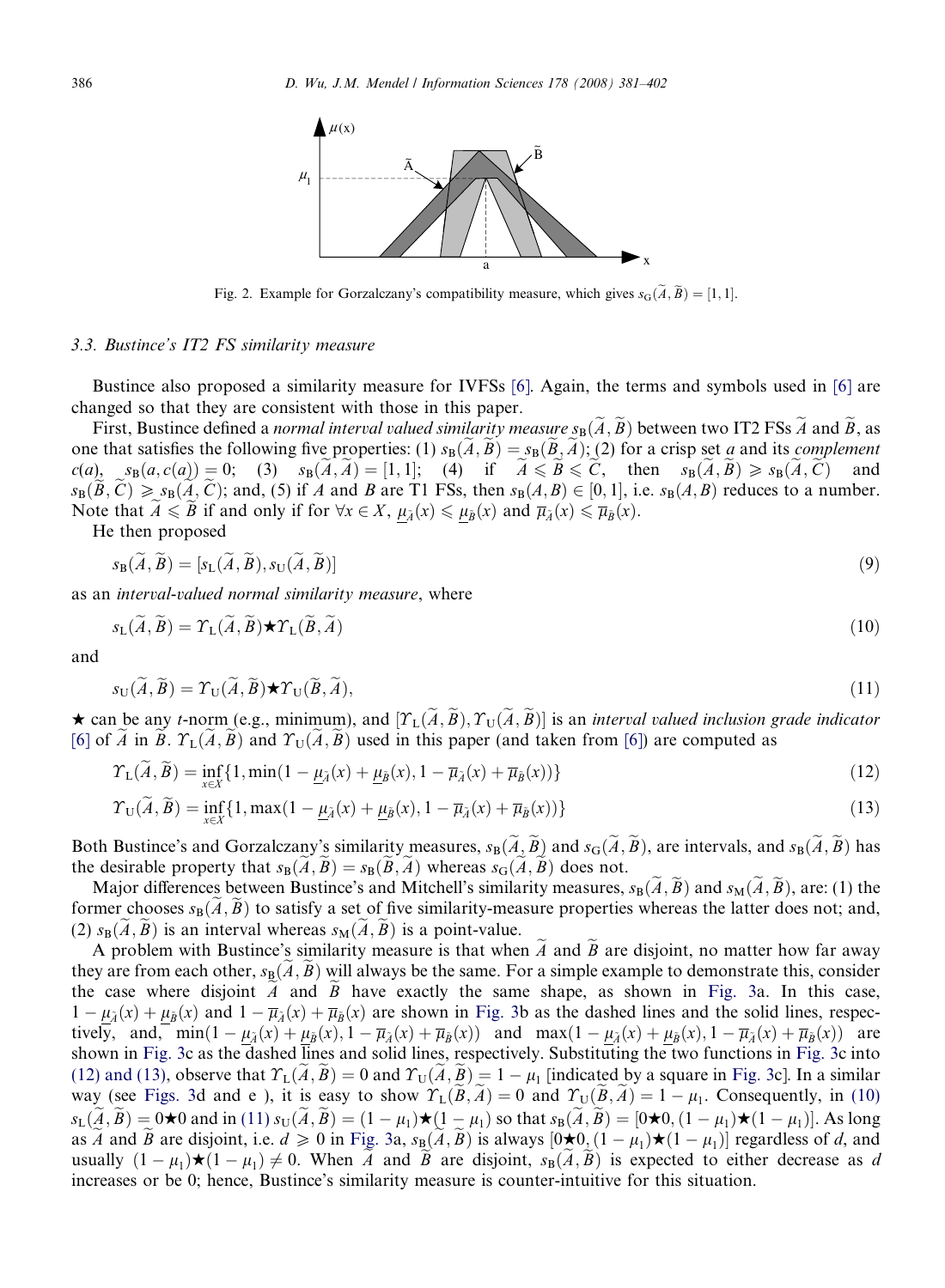<span id="page-6-0"></span>

Fig. 3. Example for Bustince's similarity measure when  $\tilde{A}$  and  $\tilde{B}$  are disjoint. (a)  $\tilde{A}$  and  $\tilde{B}$ ; (b) and (c) functions needed to compute  $\mathcal{T}_{\mathsf{L}}(A, B)$  and  $\mathcal{T}_{\mathsf{U}}(A, B)$  in [\(12\) and \(13\)](#page-5-0); and, (d) and (e) functions needed to compute  $\mathcal{T}_{\mathsf{L}}(B, A)$  and  $\mathcal{T}_{\mathsf{U}}(B, A)$  in (12) and (13).

#### 3.4. Zeng and Li's IT2 FS similarity measure

Zeng and Li's similarity measure was also proposed for IVFSs [\[51\].](#page-21-0) Again, the terms and symbols used in [\[51\]](#page-21-0) are changed so that they are consistent with those in this paper.

Zeng and Li defined a real function  $s_Z: A \times B \to [0,1]$  as a similarity measure of IT2 FSs, if  $s_Z$  satisfies the following properties: (1)  $s_Z(\tilde{A}, \tilde{B}) = s_Z(\tilde{B}, \tilde{A})$ ; (2) for a crisp set a and its complement  $c(a)$ ,  $s_Z(a, c(a)) = 0$ ; (3)  $s_Z(\tilde{A}, \tilde{B}) = 1 \Longleftrightarrow \tilde{A} = \tilde{B}$ ; and, (4) if  $\tilde{A} \leq \tilde{B} \leq \tilde{C}$ , then  $s_Z(\tilde{A}, \tilde{C}) \leq s_Z(\tilde{A}, \tilde{B})$  and  $s_Z(\tilde{A}, \tilde{C}) \leq s_Z(\tilde{B}, \tilde{C})$ .

They then proposed the following similarity measure for IT2 FSs if the universes of discourse of  $\tilde{A}$  and  $\tilde{B}$ are discrete:

$$
s_{\mathbf{Z}}(\widetilde{A},\widetilde{B})=1-\frac{1}{2n}\sum_{i=1}^{n}(|\underline{\mu}_{\widetilde{A}}(x_i)-\underline{\mu}_{\widetilde{B}}(x_i)|+|\overline{\mu}_{\widetilde{A}}(x_i)-\overline{\mu}_{\widetilde{B}}(x_i)|),
$$
\n(14)

and, if the universes of discourse of A and B are continuous in  $[a, b]$ ,

$$
s_{\mathbf{Z}}(\widetilde{A}, \widetilde{B}) = 1 - \frac{1}{2(b-a)} \int_{a}^{b} (|\underline{\mu}_{\widetilde{A}}(x) - \underline{\mu}_{\widetilde{B}}(x)| + |\overline{\mu}_{\widetilde{A}}(x) - \overline{\mu}_{\widetilde{B}}(x)|) dx.
$$
 (15)

Properties of Zeng and Li's similarity measure are quite similar to those of Bustince's. The main difference is that the former treats the similarity measure as a crisp number, whereas the latter gives an interval. Zeng and Li's similarity measure has a problem similar to that of Bustince's, but may be worse depending on the choice of *a* and *b* (see (15)). For example in [Fig. 4,](#page-7-0) *B* and *B'* have the same shape but are at different distances from<br>*A*; hence,  $\int_a^b (\mu_{\tilde{A}}(x) - \mu_{\tilde{B}}(x)) + |\overline{\mu}_{\tilde{A}}(x) - \overline{\mu}_{\tilde{B}}(x)|)dx$ ,  $\int_a^{b'} (\mu_{\tilde{A}}(x) - \mu$  $\mu_{\tilde{B}'}(x) + |\overline{\mu}_{\tilde{A}}(x) - \overline{\mu}_{\tilde{B}'}(x)|$  are equal, and this value is denoted as c. There can be two methods in computing  $s_Z(\overline{A}, \overline{B})$  and  $s_Z(\overline{A}, \overline{B}')$ :

(1) If the interval [a, b] is used to compute  $s_Z(\tilde{A}, \tilde{B})$  and [a, b'] is used to compute  $s_Z(\tilde{A}, \tilde{B}')$ , then  $s_Z(\tilde{A}, \tilde{B}) = 1 - c/[2(b-a)]$  and  $s_Z(\tilde{A}, \tilde{B}') = 1 - c/[2(b'-a)]$ . Because  $b'-a > b-a$ ,  $s_Z(\tilde{A}, \tilde{B}) < s_Z(\tilde{A}, \tilde{B}')$ , which means  $\tilde{B}'$  is more similar to  $\tilde{A}$  than  $\tilde{B}$  is. Additionally, as  $b'-a$  increases,  $s_Z(\tilde{A}, \tilde{B}')$  approaches 1.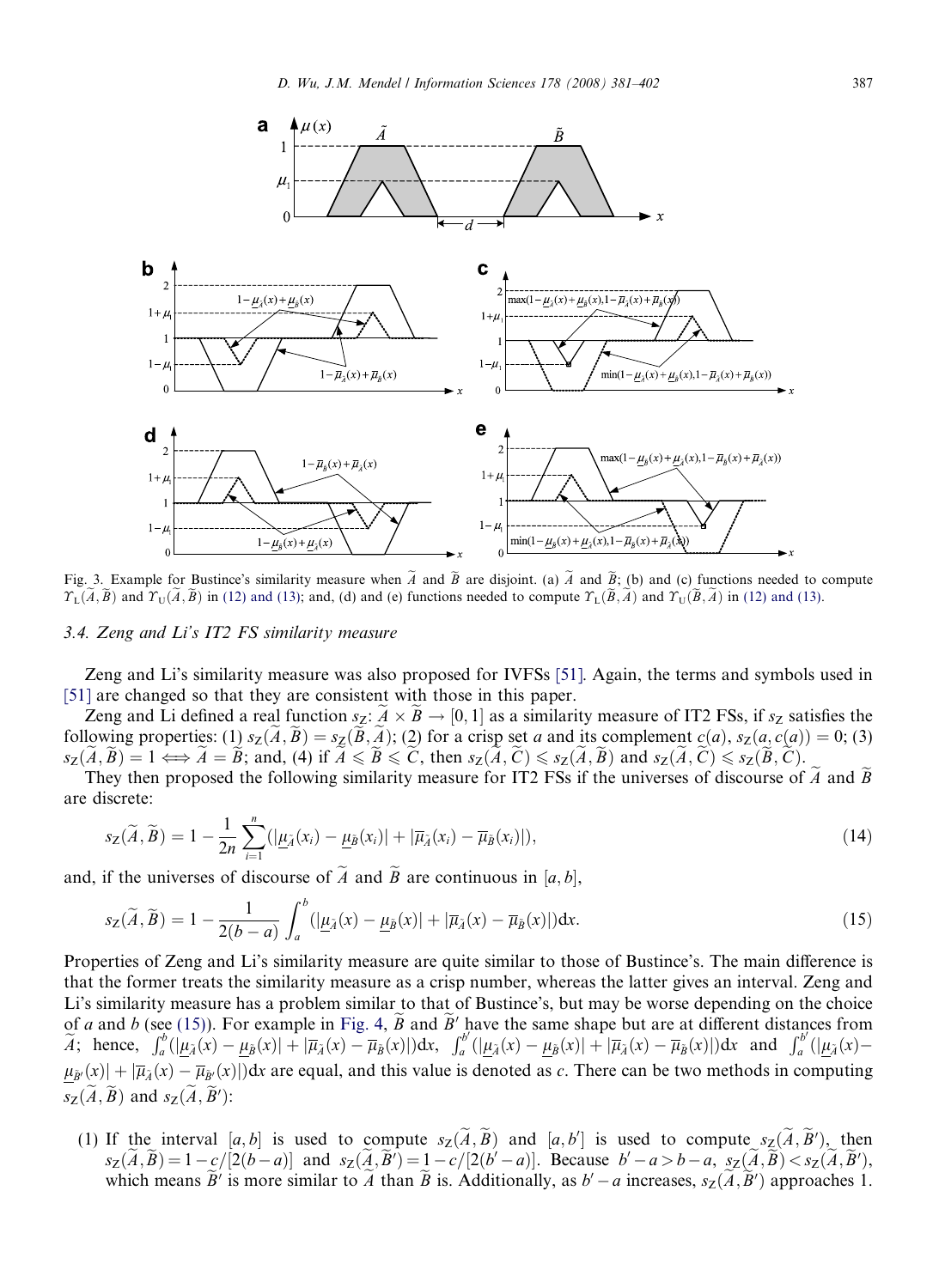<span id="page-7-0"></span>

Fig. 4. An example of Zeng and Li's similarity measure for disjoint IT2 FSs.

(2) If the interval  $[a, b']$  is used to compute both  $s_Z(\tilde{A}, \tilde{B})$  and  $s_Z(\tilde{A}, \tilde{B}')$ , then  $s_Z(\tilde{A}, \tilde{B}) = 1 - c/[2(b'-a)]$  and  $s_Z(\tilde{A}, \tilde{B}') = 1 - c/[2(b'-a)];$  hence,  $s_Z(\tilde{A}, \tilde{B}) = s_Z(\tilde{A}, \tilde{B}') > 0.$ 

Both methods produce results that are counter-intuitive, because (Fig. 4) we should have  $s(A, \overline{B}) > s(A, \overline{B}')$ . If this is not true, another reasonable result is  $s(A, B) = s(A, B') = 0$ , instead of a non-zero constant as given by Method (2).

# 3.5. Summary

A summary of all similarity/compatibility measures for IT2 FSs introduced in this section is given in Table 2. It is worth noting that each of the four existing similarity/compatibility measures for IT2 FSs has its problems:

- Mitchell's similarity measure involves randomness which can lead to different answers, and the computational cost is high.
- Gorzalczany's, Bustince's, and Zeng and Li's similarity/compatibility measures give counter-intuitive results for some special cases.

Table 2 Summary of existing similarity/compatibility measures for IT2 FSs

| Measure                     | Equation                                                                                                                                                                                                                                                                                                                                                                                                                                                                              |  |  |  |  |
|-----------------------------|---------------------------------------------------------------------------------------------------------------------------------------------------------------------------------------------------------------------------------------------------------------------------------------------------------------------------------------------------------------------------------------------------------------------------------------------------------------------------------------|--|--|--|--|
| Mitchell's method [34]      | $s_{\text{M}}(\widetilde{A}, \widetilde{B}) = \frac{1}{MN} \sum_{m=1}^{M} \sum_{n=1}^{N} s_{mn}$ , where $s_{mn} = s(A_{e}^{m}, A_{e}^{n})$ , and s can be any similarity<br>measure for T1 FSs                                                                                                                                                                                                                                                                                       |  |  |  |  |
| Gorzalczany's method [13]   | $s_{\mathrm{G}}(\widetilde{A},\widetilde{B})=\left[\min\left(\frac{\max\{\min(\underline{\mu_{\widetilde{A}}}(x),\underline{\mu_{\widetilde{B}}}(x))\}}{\max\limits_{x\in X}\underline{\mu_{\widetilde{A}}}(x)},\frac{\max\{\min(\overline{\mu_{\widetilde{A}}}(x),\overline{\mu_{\widetilde{B}}}(x))\}}{\max\limits_{x\in X}\overline{\mu_{\widetilde{A}}}(x)}\right),$                                                                                                              |  |  |  |  |
|                             | $\max\left(\frac{\max\{\min(\underline{\mu}_\lambda(x),\underline{\mu}_\beta(x))\}}{\max\limits_{x\in X}\underline{\mu}_\lambda(x)},\frac{\max\{\min(\overline{\mu}_\lambda(x),\overline{\mu}_\beta(x))\}}{\max\limits_{x\in X}\overline{\mu}_\lambda(x)}\right)\right)$                                                                                                                                                                                                              |  |  |  |  |
| Bustince's method [6]       | $s_{\text{B}}(\widetilde{A}, \widetilde{B}) = [s_{\text{L}}(\widetilde{A}, \widetilde{B}), s_{\text{U}}(\widetilde{A}, \widetilde{B})], \text{ where}$<br>$s_{\mathsf{L}}(\widetilde{A}, \widetilde{B}) = \Upsilon_{\mathsf{L}}(\widetilde{A}, \widetilde{B}) \star \Upsilon_{\mathsf{L}}(\widetilde{B}, \widetilde{A}),$<br>$s_{\text{U}}(\widetilde{A}, \widetilde{B}) = \Upsilon_{\text{U}}(\widetilde{A}, \widetilde{B}) \star \Upsilon_{\text{U}}(\widetilde{B}, \widetilde{A})$ |  |  |  |  |
| Zeng and Li's method $[51]$ | Examples of $T_L$ and $T_U$ are given in (12) and (13).<br>For discrete universe of discourse,                                                                                                                                                                                                                                                                                                                                                                                        |  |  |  |  |

$$
s_{\mathbf{Z}}(\widetilde{A},\widetilde{B})=1-\frac{1}{2n}\sum_{i=1}^{n}(|\underline{\mu}_{\widetilde{A}}(x_i)-\underline{\mu}_{\widetilde{B}}(x_i)|+|\overline{\mu}_{\widetilde{A}}(x_i)-\overline{\mu}_{\widetilde{B}}(x_i)|)
$$

For continuous universe of discourse,

$$
s_{\mathbf{Z}}(\widetilde{A}, \widetilde{B}) = 1 - \frac{1}{2(b-a)} \int_{a}^{b} (|\underline{\mu}_{\widetilde{A}}(x) - \underline{\mu}_{\widetilde{B}}(x)| + |\overline{\mu}_{\widetilde{A}}(x) - \overline{\mu}_{\widetilde{B}}(x)|) dx
$$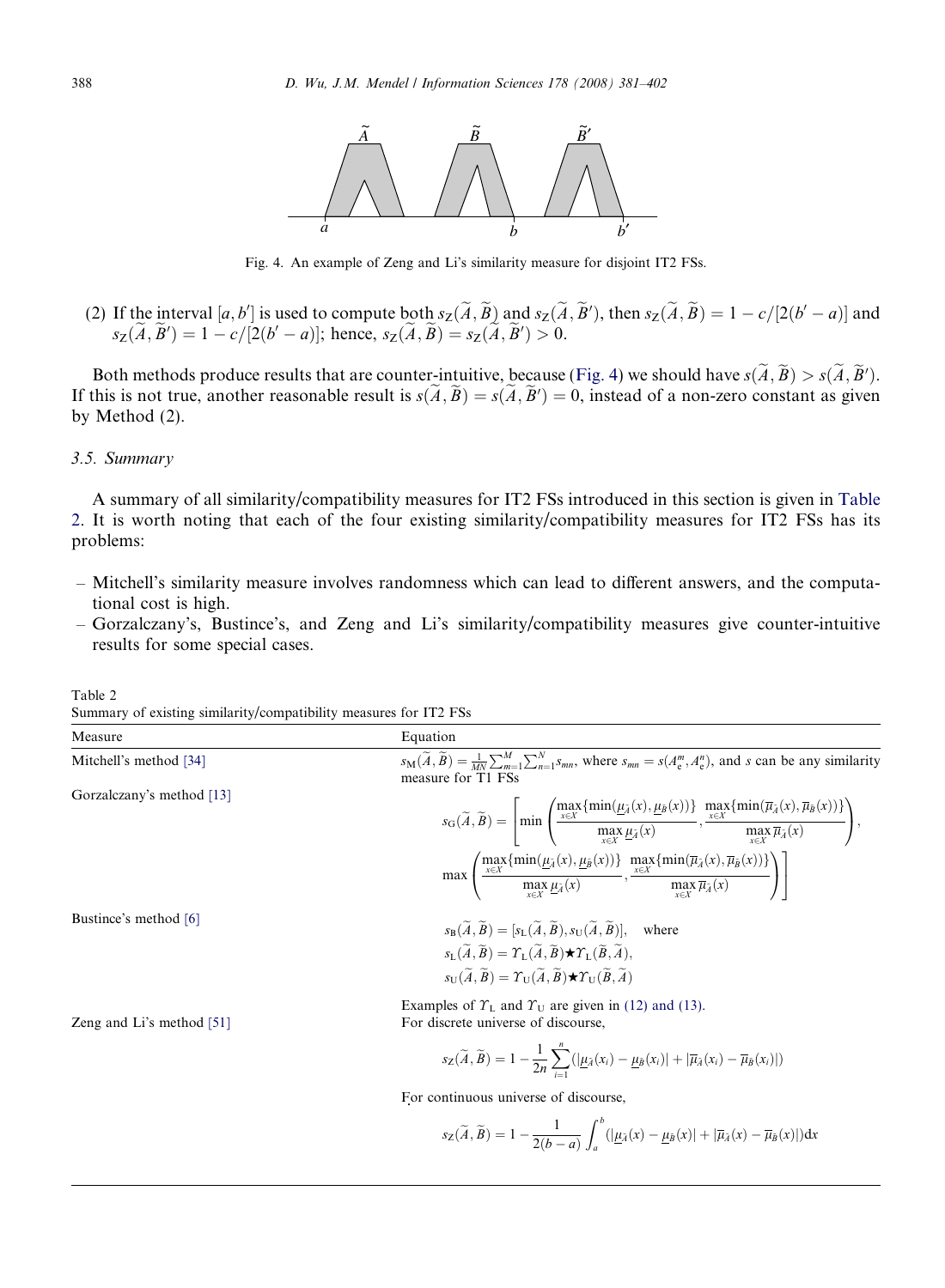# <span id="page-8-0"></span>3.6. Proposed properties for a similarity measure

To avoid the problems just mentioned, the following four properties are proposed for a similarity measure for IT2 FSs.

- (P.1) Reflexivity: The similarity between two IT2 FSs is 1 if and only if they are exactly the same, i.e.  $s(\tilde{A}, \tilde{B}) = 1 \Longleftrightarrow \tilde{A} = \tilde{B}.$
- (P.2) Symmetry: The similarity between two IT2 FSs should be a constant regardless of the order in which they are compared, i.e.  $s(\tilde{A}, \tilde{B}) = s(\tilde{B}, \tilde{A})$ .
- (P.3) Transitivity: (a) If three IT2 FSs have the same shape, then the similarity between two nearby IT2 FSs should be larger than the similarity between two further away IT2 FSs, i.e. if  $\tilde{A}$ ,  $\tilde{B}$  and  $\tilde{C}$  are of the same shape and  $c(\tilde{A}) < c(\tilde{B}) < c(\tilde{C})$  (see the definition of  $c(\tilde{A})$  in (17)), then  $s(\tilde{A}, \tilde{B}) > s(\tilde{A}, \tilde{C})$ and  $s(\tilde{B}, \tilde{C}) > s(\tilde{A}, \tilde{C})$ ; (b) If  $c(\tilde{A}) = c(\tilde{B}) = c(\tilde{C})$  and  $\tilde{A} < \tilde{B} < \tilde{C}$ , then  $s(\tilde{A}, \tilde{B}) > s(\tilde{A}, \tilde{C})$  and  $s(B, C) > s(A, C).$
- (P.4) Overlap: If two IT2 FSs partially overlap, then there should be some similarity between them, i.e. if there exists at least one x with non-zero memberships on both  $\tilde{A}$  and  $\tilde{B}$ , then  $s(\tilde{A}, \tilde{B}) > 0$ .

In the next section a vector similarity measure is proposed which possesses these properties.

# 4. A vector similarity measure for IT2 FSs

Recall that our goal is to find the B<sub>i</sub> which most closely resembles  $\tilde{A}$ ; hence, when the similarity of two IT2 FSs  $\tilde{A}$  and  $\tilde{B}$  are compared, it is necessary to compare their shapes as well as proximity. In this section, a vector similarity measure (VSM) for IT2 FSs,  $s_n(A, B)$ , is proposed, one that has two components, i.e.,

$$
\mathbf{s}_{v}(\widetilde{A},\widetilde{B}) = (s_{1}(\widetilde{A},\widetilde{B}),s_{2}(\widetilde{A},\widetilde{B}))^{T}
$$
\n(16)

where  $s_1(\tilde{A}, \tilde{B}) \in [0, 1]$  is a similarity measure on the shapes of  $\tilde{A}$  and  $\tilde{B}$ , and  $s_2(\tilde{A}, \tilde{B}) \in [0, 1]$  is a similarity measure on the proximity of  $\ddot{A}$  and  $\ddot{B}$ .

# 4.1. Definition of  $s_l(\widetilde{A}, \widetilde{B})$

Because the proximity of  $\widetilde{A}$  and  $\widetilde{B}$  is considered in  $s_2(\widetilde{A}, \widetilde{B})$ , in computing  $s_1(\widetilde{A}, \widetilde{B})$   $\widetilde{A}$  and  $\widetilde{B}$  are "aligned" so that their shapes can be compared. Denote the centroids (see [Appendix A](#page-17-0)) of  $\tilde{A}$  and  $\tilde{B}$  as  $C_{\tilde{A}} = [c_l(\tilde{A}), c_r(\tilde{A})]$ and  $C_{\tilde{B}}=[c_l(\tilde{B}), c_r(\tilde{B})]$ , respectively, and the centers of  $C_{\tilde{A}}$  and  $C_{\tilde{B}}$  as

$$
c(\widetilde{A}) = [c_l(\widetilde{A}) + c_r(\widetilde{A})]/2
$$
  
\n
$$
c(\widetilde{B}) = [c_l(\widetilde{B}) + c_r(\widetilde{B})]/2
$$
\n(18)

A reasonable alignment method is to move one or both of  $\widetilde{A}$  and  $\widetilde{B}$  so that  $c(\widetilde{A})$  and  $c(\widetilde{B})$  coincide (see [Fig. 5](#page-9-0)). The two IT2 FSs can be moved to any location as long as  $c(\tilde{A})$  and  $c(\tilde{B})$  coincide; this will not affect the value of  $s_1(A, B)$ . In this paper B is moved to A and called B', as shown in [Fig. 5](#page-9-0)b.

 $s_1(A, \overline{B})$  may be defined as a crisp number, or an interval; however, as shown next, there may be problems when defining  $s_1(A, B)$  as an interval.

An intuitive interval realization of  $s_1(\tilde{A}, \tilde{B})$  is to define it as an extension of Jaccard's similarity measure (see [Table 1](#page-3-0); note that f is chosen to be the cardinality in this paper) from T1 FSs to IT2 FSs by using the Representation Theorem (Appendix A.1), i.e.

$$
s_{1,\text{interval}}(\widetilde{A}, \widetilde{B}) = \bigcup_{\forall A_e, B'_e} \frac{\text{card}(A_e \cap B'_e)}{\text{card}(A_e \cup B'_e)} = [s_{1,l}, s_{1,r}]
$$
\n(19)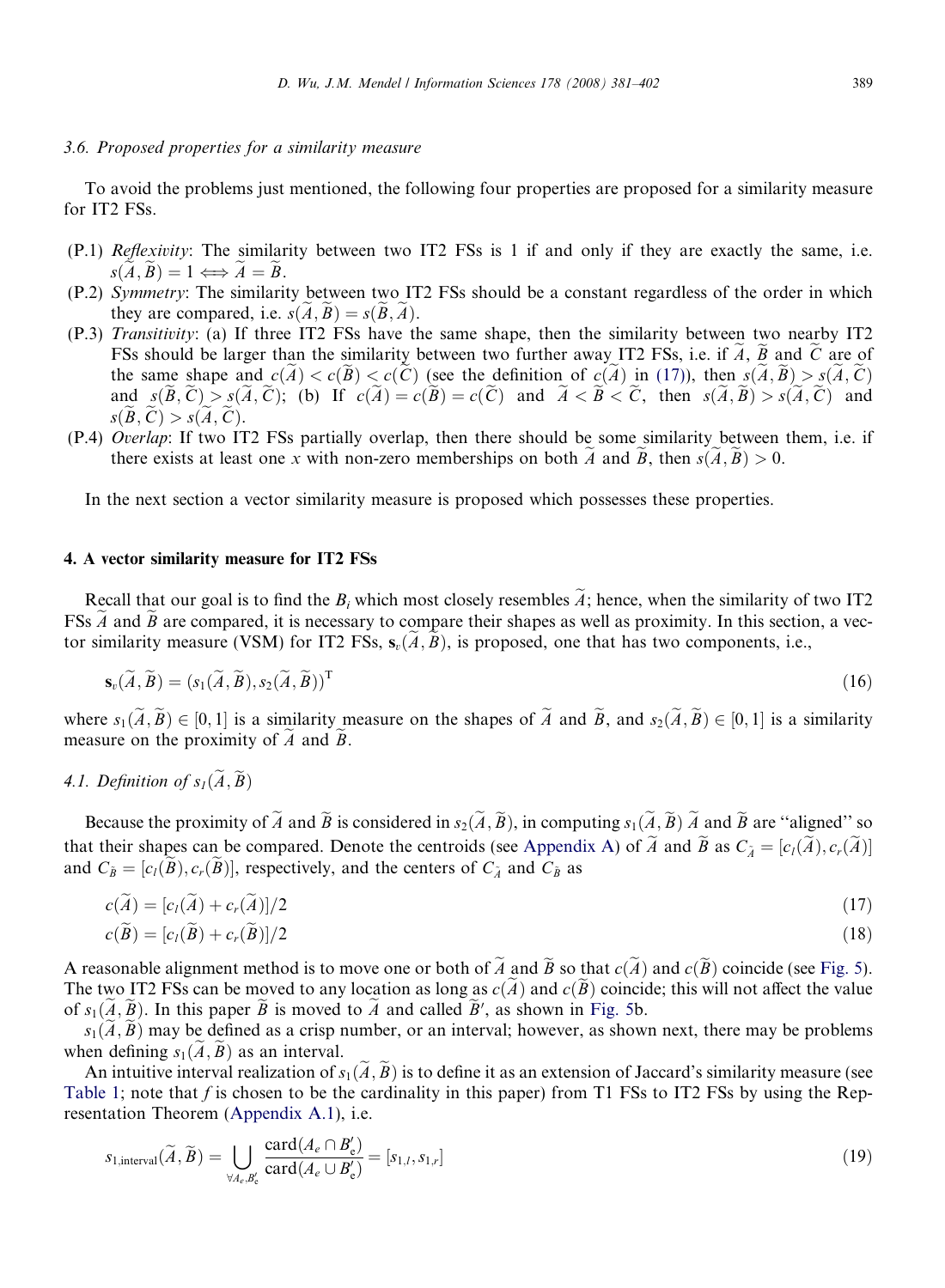<span id="page-9-0"></span>

Fig. 5. An example for the proposed VSM. (a)  $c(\tilde{A})$  and  $c(\tilde{B})$  denote the center of the centroids of  $\tilde{A}$  and  $\tilde{B}$ , respectively; (b)  $\tilde{B}'$  is obtained by moving B so that  $c(B)$  coincides with  $c(A)$ . The solid curves are for A and the dashed curves are for B'.

where  $A_e$  and  $B'_e$  are embedded T1 FSs of  $\overline{A}$  and  $\overline{B}'$ , respectively, and

$$
s_{1,l} \equiv \min_{\forall A_e, B'_e} \frac{\text{card}(A_e \cap B'_e)}{\text{card}(A_e \cup B'_e)}
$$
(20)  

$$
s_{1,l} = \max_{\forall A_e, B'_e} \frac{\text{card}(A_e \cap B'_e)}{\text{card}(A_e \cap B'_e)}
$$
(21)

$$
s_{1,r} \equiv \max_{\forall A_e, B'_e} \frac{\text{card}(A_e \cup B'_e)}{\text{card}(A_e \cup B'_e)}\tag{21}
$$

Unfortunately, there are no closed-form solutions for  $s_{1,i}$  and  $s_{1,i}$ . Furthermore, even if we can compute  $s_{1,i}$ and  $s_{1,r}$ , there is still a need to convert  $[s_{1,t},s_{1,r}]$  to a crisp number because in many applications ranking of similarities are needed.

For simplicity, in this paper  $s_1(\tilde{A}, \tilde{B})$  is defined as a crisp number equal to the ratio of the *average cardinalities* (see [\(A.13\)\)](#page-17-0) of <sup>5</sup> FOU( $\widetilde{A} \cap \widetilde{B}'$ ) and <sup>6</sup> FOU( $\widetilde{A} \cup \widetilde{B}'$ ), i.e.

$$
s_1(\widetilde{A}, \widetilde{B}) \equiv \frac{AC[\text{FOU}(A \cap \widetilde{B}')]}{AC[\text{FOU}(\widetilde{A} \cup \widetilde{B}')]}\tag{22}
$$

$$
=\frac{\operatorname{card}(\overline{\mu}_{\tilde{A}}(x) \cap \overline{\mu}_{\tilde{B}'}(x)) + \operatorname{card}(\underline{\mu}_{\tilde{A}}(x) \cap \underline{\mu}_{\tilde{B}'}(x))}{\operatorname{card}(\overline{\mu}_{\tilde{A}}(x) \cup \overline{\mu}_{\tilde{B}'}(x)) + \operatorname{card}(\mu_{\tilde{A}}(x) \cup \mu_{\tilde{B}'}(x))}
$$
(23)

$$
=\frac{\int_X \min(\overline{\mu}_{\tilde{A}}(x),\overline{\mu}_{\tilde{B}'}(x))dx + \int_X \min(\mu_{\tilde{A}}(x),\mu_{\tilde{B}'}(x))dx}{\int_X \max(\overline{\mu}_{\tilde{A}}(x),\overline{\mu}_{\tilde{B}'}(x))dx + \int_X \max(\mu_{\tilde{A}}(x),\mu_{\tilde{B}'}(x))dx},
$$
\n(24)

where  $\overline{\mu}_{\tilde{B}'}(x)$  and  $\mu_{\tilde{B}'}(x)$  are illustrated in Fig. 5b. When all uncertainty disappears,  $\tilde{A}$  and  $\tilde{B}$  become T1 FSs A and B, and (24) reduces to Jaccard's similarity measure (see [Table 1,](#page-3-0) in which f is chosen as the cardinality).  $s_1(\tilde{A}, \tilde{B})$  has the following properties:

**Theorem 1.** (a)  $0 \le s_1(\widetilde{A}, \widetilde{B}) \le 1$ ; (b)  $s_1(\widetilde{A}, \widetilde{B}) = 1 \Longleftrightarrow \widetilde{A} = \widetilde{B}'$ , i.e.  $\widetilde{A}$  and  $\widetilde{B}$  have the same shape; and, (c)  $s_1(\tilde{A}, \tilde{B}) = s_1(\tilde{B}, \tilde{A}).$ 

# **Proof.** See Appendix B.1.  $\Box$

4.2. Definition of  $s_2(\widetilde{A}, \widetilde{B})$ 

 $s_2(\tilde{A}, \tilde{B})$  measures the proximity of  $\tilde{A}$  and  $\tilde{B}$ , and is defined as  $s_2(\widetilde{A}, \widetilde{B}) \equiv h(d(\widetilde{A}, \widetilde{B}))$ (25)

 $\frac{\delta \widetilde{A} \cap \widetilde{B}'}{\delta \widetilde{A} \cup \widetilde{B}'} = 1/\bigcup_{\forall x \in X} \left[ \mu_{\widetilde{A}}(x) \star \mu_{\widetilde{B}'}(x), \overline{\mu}_{\widetilde{A}}(x) \star \overline{\mu}_{\widetilde{B}'}(x) \right],$  where  $\star$  is a *t*-norm. In (24) the min *t*-norm is used [\[25\].](#page-20-0)<br>  $\delta \widetilde{A} \cup \widetilde{B}' = 1/\bigcup_{\forall$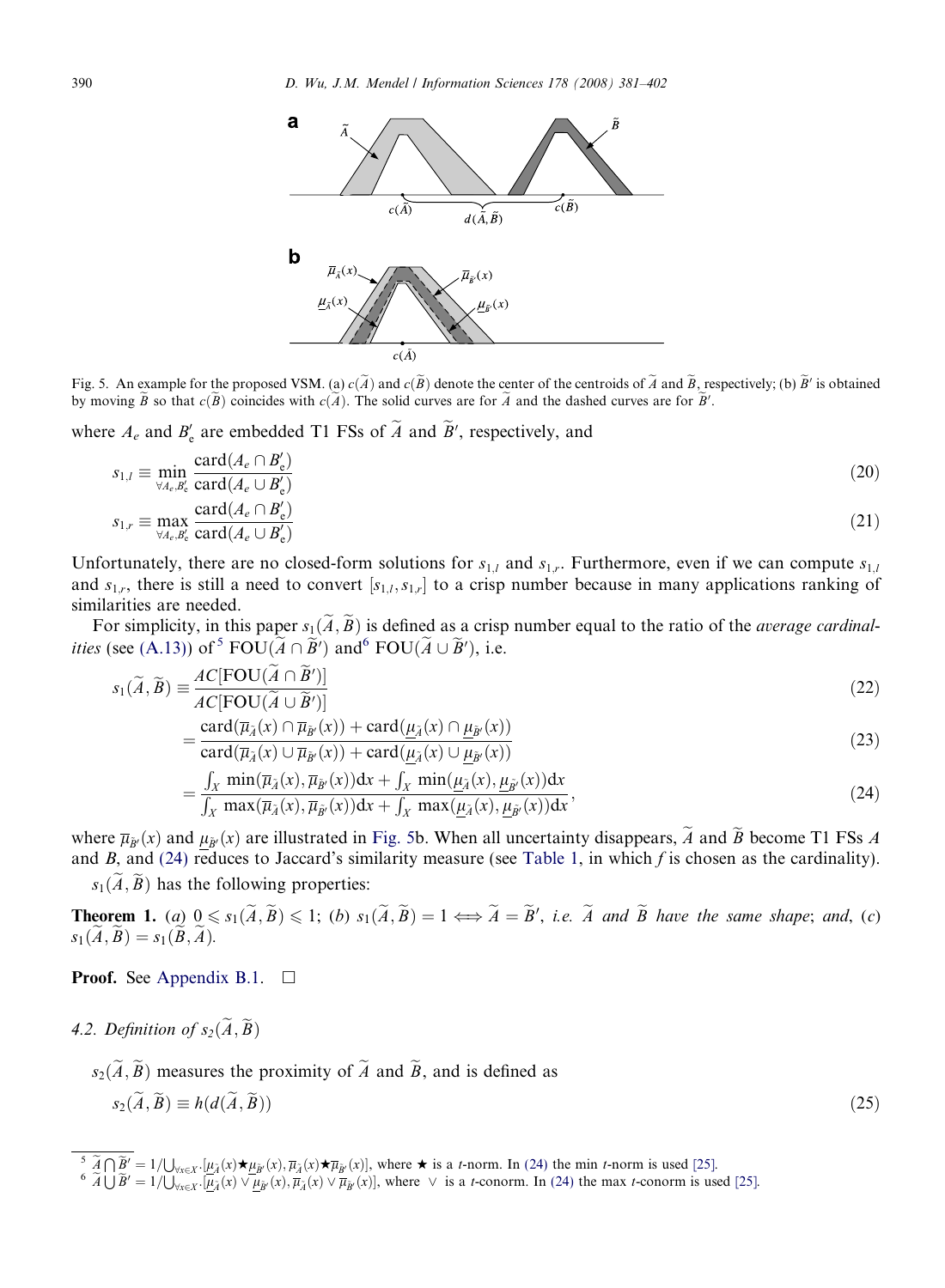<span id="page-10-0"></span>where  $d(\widetilde{A}, \widetilde{B}) = |c(\widetilde{A}) - c(\widetilde{B})|$  is the Euclidean distance between the centers of the centroids of  $\widetilde{A}$  and  $\widetilde{B}$  (see [Fig. 5a](#page-9-0)), and h can be any function satisfying: (1)  $\lim h(x) = 0$ ; (2)  $h(x) = 1$  if and only if  $x = 0$ ; and, (3)  $h(x)$ decreases monotonically as x increases.

**Theorem 2.**  $s_2(\widetilde{A}, \widetilde{B}) \in [0, 1]$ , and  $s_2(\widetilde{A}, \widetilde{B}) = 1$  if and only if  $c(\widetilde{A}) = c(\widetilde{B})$ .

**Proof.** Theorem 2 is obvious from [\(25\)](#page-9-0) and the above constraints on  $h(x)$ .  $\Box$ 

An example of  $s_2(\widetilde{A}, \widetilde{B})$  is

$$
s_2(\widetilde{A}, \widetilde{B}) = e^{-rd(\widetilde{A}, \widetilde{B})},\tag{26}
$$

where r is a positive constant.  $s_2(\tilde{A}, \tilde{B})$  is chosen as an exponential function because we believe the similarity between two FSs should decrease rapidly as the distance between them increases.

4.3. On converting  $\mathbf{s}_n(\widetilde{A}, \widetilde{B})$  to the scalar similarity measure  $s_s(\widetilde{A}, \widetilde{B})$ 

 $s_{\nu}(\tilde{A}, \tilde{B})$  enables us to separately quantify the similarity of two features, shape and proximity. As mentioned in Section [1](#page-0-0), in CWW  $\mathbf{s}_{v}(\tilde{A}, \tilde{B}_{i})$   $(i = 1, 2, ..., N)$  need to be ranked to find the  $\tilde{B}_{i}$  most similar to A. This can be achieved by first converting the vector  $s_{\nu}(\tilde{A}, \tilde{B}_i)$  to a scalar similarity measure  $s_{\nu}(\tilde{A}, \tilde{B}_i)$  and then ranking  $s_s(A, B_i)$   $(i = 1, 2, ..., N)$ .

In this paper, the scalar similarity between two IT2 FSs  $\tilde{A}$  and  $\tilde{B}$  is computed as the product of their similarities in shape and proximity, $\frac{7}{1}$  i.e.

$$
s_s(\widetilde{A}, \widetilde{B}) = s_1(\widetilde{A}, \widetilde{B}) \times s_2(\widetilde{A}, \widetilde{B})
$$
\n<sup>(27)</sup>

Properties of  $s_s(\widetilde{A}, \widetilde{B})$  include:

**Theorem 3.** (a)  $A = B \Longleftrightarrow s_s(A, B) = 1$ ; (b)  $s_s(A, B) = s_s(B, A)$ ; (c)  $s_s(A, B) > s_s(A, C)$  and  $s_s(B, C) >$  $s_s(A,C)$  if  $A, B$  and  $C$  have the same shape and  $c(A) < c(B) < c(C)$ ; (d)  $s_s(A,B) > s_s(A,C)$  and  $s_{s}(\widetilde{B},\widetilde{C}) > s_{s}(\widetilde{A},\widetilde{C})$  if  $c(\widetilde{A}) = c(\widetilde{B}) = c(\widetilde{C})$  and  $\widetilde{A} < \widetilde{B} < \widetilde{C}$ ; and, (e)  $s_{s}(\widetilde{A},\widetilde{B}) > 0$ .

# **Proof.** See Appendix B.2.  $\Box$

Theorem 3 shows that  $s_s(\tilde{A}, \tilde{B})$  satisfies the four properties stated in Section [3.6.](#page-8-0)

# 4.4. Example

Comparisons of all the similarity measures for IT2 FSs introduced in this paper are given in [Table 3](#page-11-0) for IT2 FSs  $A-G$  depicted in [Fig. 6](#page-11-0). Note that  $A-\overline{E}$  have the same shape. The domain of x (e.g., the support of  $A \cup B$  in computing  $s(A, B)$ ) was discretized into 500 equal-length intervals,  $M \equiv N = 10$  in Mitchell's similar-ity measure, Method (1) in Section [3.4](#page-6-0) was used to choose  $x_i$  in Zeng and Li's similarity measure, and  $r \equiv 4/|X|$  (|X| is the length of the support of  $A \cup B$ ) in the VSM (see (26)).

Observe from [Table 3](#page-11-0) that the outputs of the VSM are reasonable for all six cases, according to the four properties proposed in Section [3.6.](#page-8-0) Observe also that:

- (1) Using Mitchell's method,  $s(F, F) = 0.6007$ , which should be 1.
- (2) Using Gorzalczany's method,  $s(F, G) = [1, 1]$ , which should be less than 1.
- (3) Using Bustince's method,  $s(\tilde{A}, \tilde{D}) = s(\tilde{A}, \tilde{E}) \neq [0, 0]$ , which should be  $s(\tilde{A}, \tilde{D}) > s(\tilde{A}, \tilde{E})$ , or at least,  $s(\tilde{A}, \tilde{D}) = s(\tilde{A}, \tilde{E}) = [0, 0]$ . Besides,  $s(\tilde{A}, \tilde{B})$ ,  $s(\tilde{A}, \tilde{C})$  and  $s(\tilde{A}, \tilde{D})$  are difficult to distinguish.
- (4) Using Zeng and Li's method,  $s(A, B) < s(\overline{A}, \overline{D}) < s(\overline{A}, \overline{E})$ , which should be  $s(\overline{A}, \overline{B}) > s(\overline{A}, \overline{D}) > s(\overline{A}, \overline{E})$ , and,  $s(\overline{A}, \overline{C}) < s(\overline{A}, \overline{D}) < s(\overline{A}, \overline{E})$ , which should be  $s(\overline{A}, \overline{C}) > s(\overline{A}, \overline{D}) > s(\overline{A}, \overline{E})$ .

<sup>7</sup> Recently, Bonissone et al. [\[5\]](#page-19-0) defined a similarity measure as a weighted minimum of several sub-similarity measures. Although similar to our idea, their objective is quite different from our objective; hence, their similarity measure is not used in this paper.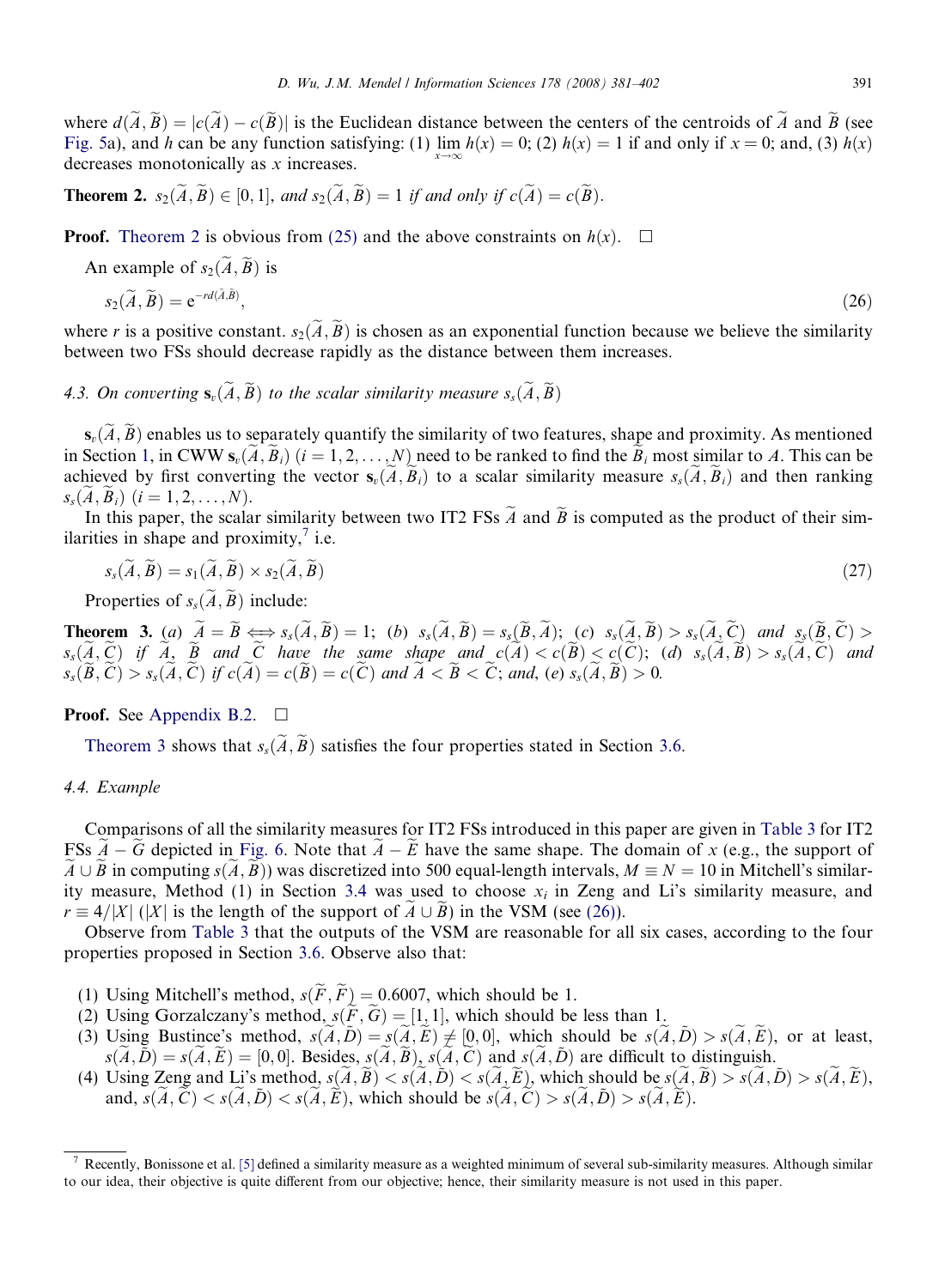<span id="page-11-0"></span>Table 3

| Similarity measure           | s(A, B)          | s(A, C)          | s(A, D)     | s(A,E)      | s(F, F) | s(F, G)     |
|------------------------------|------------------|------------------|-------------|-------------|---------|-------------|
| Mitchell's method $(s_M)$    | 0.1494           | 0.0124           |             |             | 0.6007  | 0.5762      |
| Gorzalczany's method $(s_G)$ | [0, 0.5980]      | [0, 0.1967]      | [0, 0]      | [0,0]       | [1,1]   | '1, 11      |
| Bustince's method $(s_{B})$  | [0.0017, 0.2016] | [0.0010, 0.2016] | [0, 0.2016] | [0, 0.2016] | [1,1]   | [0.3337, 1] |
| Zeng and Li's method $(sz)$  | 0.6578           | 0.6452           | 0.7006      | 0.7467      |         | 0.7782      |
| VSM $(s_*)$                  | 0.2013           | 0.0406           | 0.0082      | 0.0017      |         | 0.5732      |

Comparison of similarity measures for IT2 FSs  $\widetilde{A} - \widetilde{G}$  shown in Fig. 6



Fig. 6. Examples used in the comparative study: (a)  $A - E$ , which have the same shape; (b) F (solid lines) and G (dashed lines).

Finally, observe that the VSM does not have any of the short-comings of these four similarity measures. This example demonstrates that our VSM has the potential to succeed when it is used as the decoder in the Per-C shown in [Fig. 1](#page-1-0).

### 5. Discussions

#### 5.1. More about an interval VSM for IT2 FSs

Scalar similarity measures are used for T1 FSs, so, it may be more reasonable to use interval similarity measures for IT2 FSs, as Gorzalczany and Bustince have done, because an IT2 FS has an extra degree of freedom than a T1 FS. However, recall that the objective of this paper is to identify an IT2 FS,  $B_k$ , from a group of IT2 FSs,  $B_i$  (i = 1, ..., N), so that  $B_k$  is most similar to a target IT2 FS, A. Consequently, a crisp similarity measure is needed so that  $s(A, B_i)$  can be ranked. Even if an interval VSM for IT2 FSs was developed, its outputs would have to be converted to scalars before a ranking could be made. This may increase the computational cost. Besides, simulation results have shown that the output of  $s_v(A, B)$  is reasonable. So, it is unnecessary to develop an interval VSM for our application.

# 5.2. The VSM for T1 FSs

Because T1 FSs are special cases of IT2 FSs when all uncertainty disappears, the VSM for IT2 FSs developed in Section [4](#page-8-0) can also be used for T1 FSs, as shown in this subsection.

When A and B reduce to T1 FSs, A and B,  $s_n(A, \tilde{B})$  becomes a VSM for T1 FSs,  $s_n(A, B)$ , i.e.,

$$
\mathbf{s}_v(A,B) = (s_1(A,B), s_2(A,B))^T, \tag{28}
$$

where  $s_1(A, B) \in [0, 1]$  is a similarity measure on the shapes of A and B, and  $s_2(A, B) \in [0, 1]$  is a similarity measure on the proximity of A and B. Again, to define  $s_v(A, B)$ ,  $s_1(A, B)$  and  $s_2(A, B)$  must first be defined.

# 5.2.1. Definition of  $s<sub>1</sub>(A, B)$

Because the proximity of A and B is considered in  $s_2(A, B)$ , when computing  $s_1(A, B)$  A and B are also "aligned" so that their shapes can be compared. In the IT2 FSs case one or both of  $A$  and  $B$  are moved so that  $c(A)$  coincided with  $c(B)$ . When A and B are T1 FSs, one or both of A and B are moved so that their centroids  $c(A)$  and  $c(B)$  coincide. In this paper B is moved to A, and called B', as shown in [Fig. 7.](#page-12-0) Once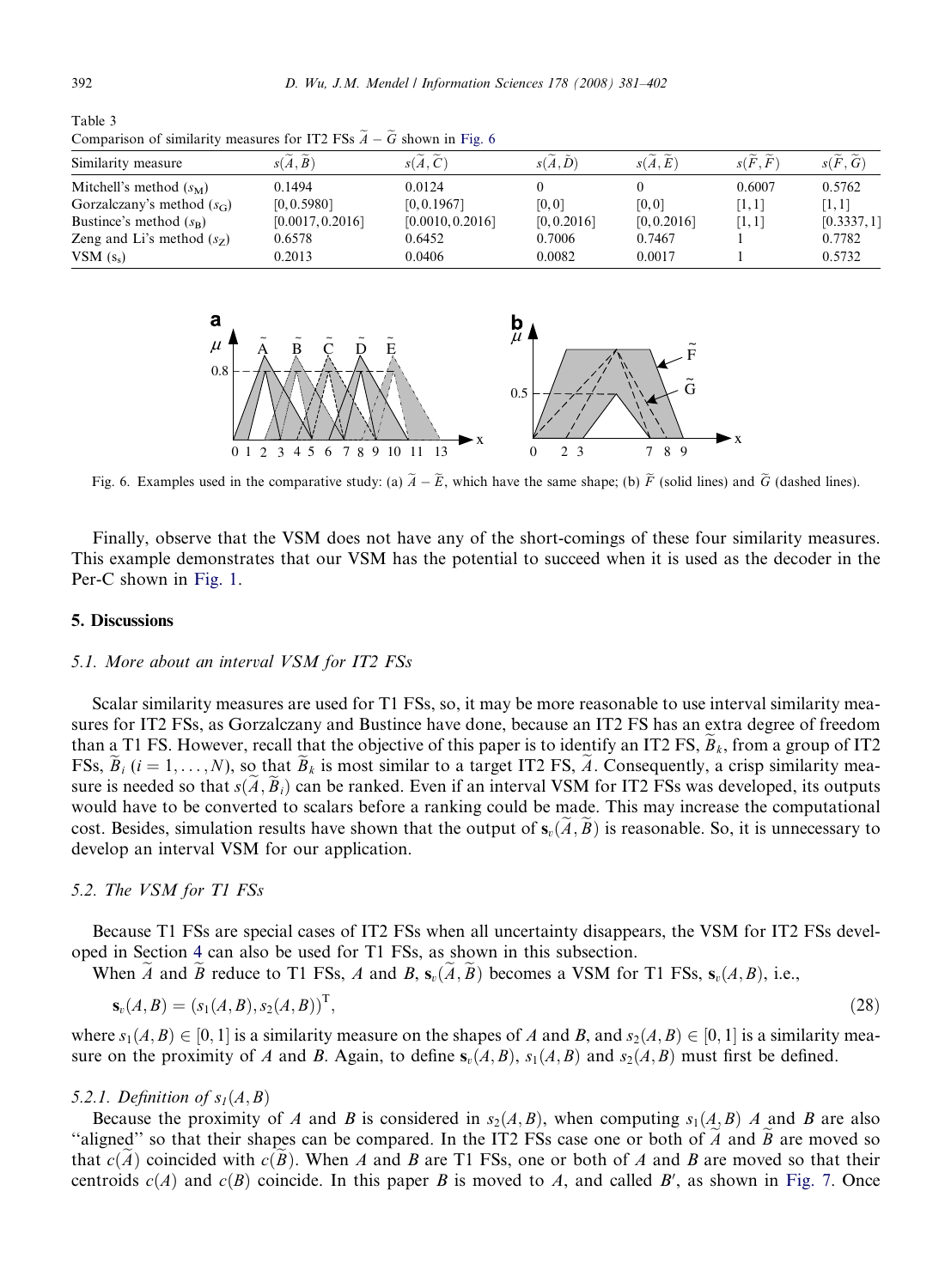

<span id="page-12-0"></span>Fig. 7. An example of the VSM for T1 FSs.  $c(A)$  and  $c(B)$  are the centroids of A and B, respectively. B' is obtained by moving B so that  $c(B)$  coincides with  $c(A)$ . Note that the shaded region can also be obtained by moving  $c(A)$  to  $c(B)$ .

the two T1 FSs are "aligned",  $s_1(A, B)$  is computed by replacing the IT2 FSs A and B in  $s_1(A, B)$ , given in (24) by T1 FSs A and B, i.e. by substituting  $\overline{\mu}_{\tilde{A}} = \mu_{\tilde{A}} = \mu_A$  and  $\overline{\mu}_{\tilde{B}'} = \mu_{\tilde{B}'} = \mu_{B'}$  into (24), so that

$$
s_1(A, B) = \frac{\text{card}(A \cap B')}{\text{card}(A \cup B')} = \frac{\int_X \min(\mu_A(x), \mu_{B'}(x)) dx}{\int_X \max(\mu_A(x), \mu_{B'}(x)) dx}.
$$
 (29)

Note (29) is Jaccard's unparameterized ratio model of similarity<sup>8</sup> [\[17\].](#page-20-0)

From [Theorem 1](#page-9-0), observe that  $s_1(A, B)$  has the following properties: (1)  $0 \le s_1(A, B) \le 1$ ; (2)  $s_1(A, B) = 1 \Longleftrightarrow A = B'$ ; and, (3)  $s_1(A, B) = s_1(B, A)$ .

#### 5.2.2. Definition of  $s_2(A, B)$

 $s_2(A, B)$  measures the proximity of A and B. When IT2 FSs  $\widetilde{A}$  and  $\widetilde{B}$  become T1 FSs A and B,  $s_2(\widetilde{A}, \widetilde{B})$  in [\(25\)](#page-9-0) becomes

$$
s_2(A,B) = h(d(A,B))
$$
\n<sup>(30)</sup>

where

$$
d(A, B) = |c(A) - c(B)| \tag{31}
$$

is the Euclidean distance between the centroids of A and B (see Fig. 7). The definition of h is the same as the one given in Section [4.2](#page-9-0).

Again,  $s_2(A, B) \in [0, 1]$ . An example of  $s_2(A, B)$  is

$$
s_2(A,B) = e^{-rd(A,B)},\tag{32}
$$

where  $r$  is a positive constant.

# 5.2.3. On converting  $\mathbf{s}_v(A, B)$  to  $s_s(A, B)$

The method proposed in Section [4.3](#page-10-0) can also be used to convert  $s<sub>v</sub>(A, B)$  to  $s<sub>s</sub>(A, B)$ , i.e.

$$
s_s(A, B) = s_1(A, B) \times s_2(A, B). \tag{33}
$$

#### 5.2.4. Comparison with Bonissone's linguistic approximation distance measure

Bonissone's [\[3,4\]](#page-19-0) linguistic approximation distance measure was also proposed to identify the linguistic label which most closely resembles a given FS A; however, Bonissone modeled linguistic labels as T1 FSs, whereas we have modeled them as IT2 FSs.

The first step of Bonissone's method eliminates from further consideration those linguistic labels determined to be very far away from A. For a given T1 FS A, the distances between A and  $B_i$ ,  $d_1(A, B_i)$ , are computed to identify M  $B_i$  that are close to A (according to some tolerance parameter). Bonissone [\[4\]](#page-19-0) first computed four T1 FS features, *centroid, cardinality, fuzziness* and *skewness*, for  $A$  and  $B<sub>i</sub>$ , and then defined  $d_1(A, B_i)$  as the weighted Euclidean distance between the two four-dimensional points  $[(p_A^1, p_A^2, p_A^3, p_A^4)^T$  and  $(p_{B_i}^1, p_{B_i}^2, p_{B_i}^3, p_{B_i}^4)^T$ ] represented by the values of the four features for each T1 FS, i.e.,

It is called *coefficient of similarity* by Sneath in [\[39\].](#page-20-0) The term *index of communality* has also been used [\[8\].](#page-20-0)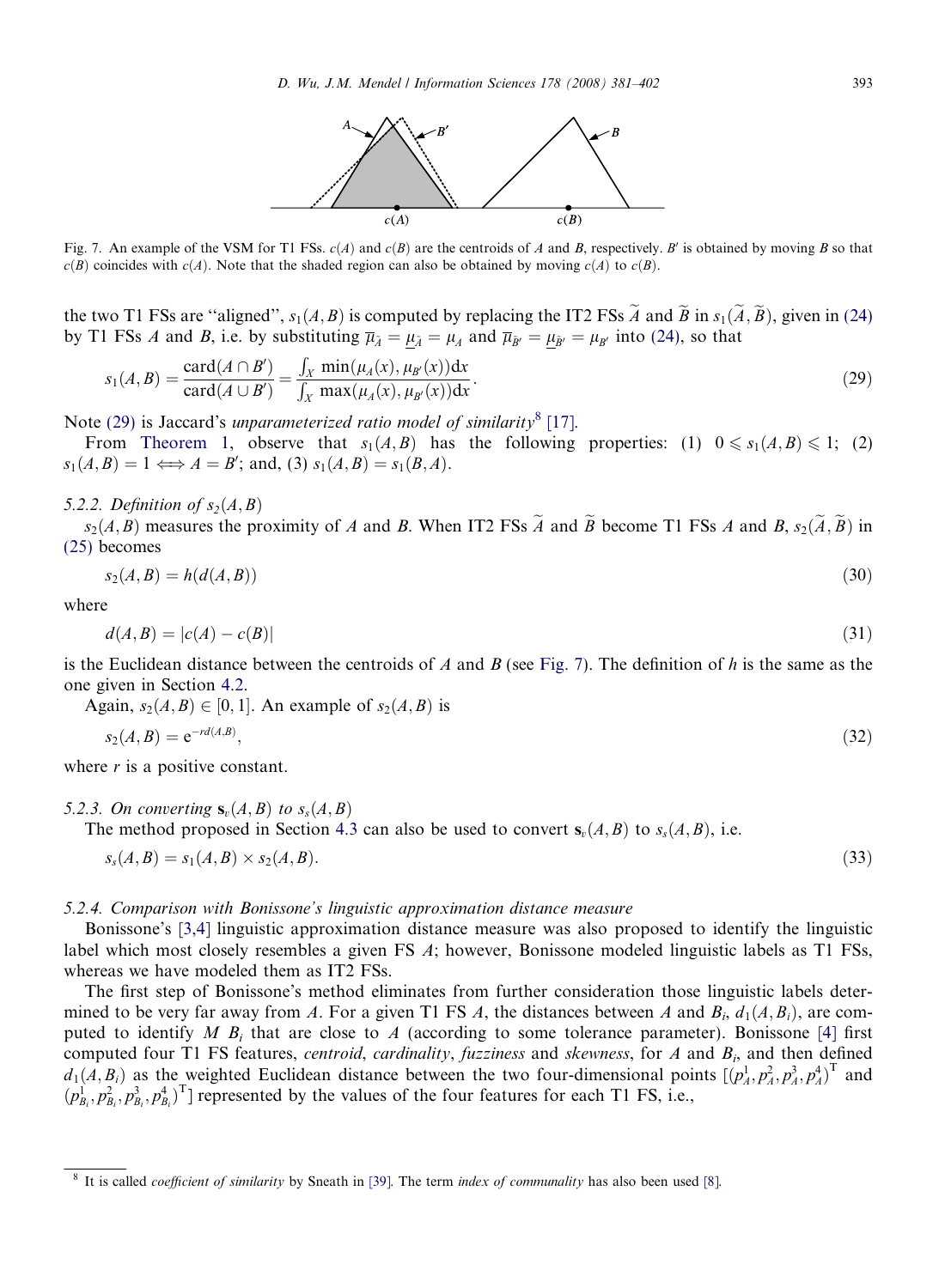$$
d_1(A, B_i) = \left[\sum_{j=1}^4 w_j^2 (p_A^j - p_{B_i}^j)^2\right]^{1/2}.
$$
\n(34)

The weights<sup>9</sup>  $w_i$  ( $j = 1, 2, 3, 4$ ) have to be pre-specified.

After pre-screening linguistic labels far away from A, Bonissone's second step uses the modified Bhattach-arya distance [\[18\]](#page-20-0) to discriminate between the M linguistic labels close to  $A$ , i.e.,

$$
d_2(A, B_k) = \left[1 - \int_X \left(\frac{\mu_A(x)\mu_{B_k}(x)}{\text{card}(A) \cdot \text{card}(B_k)}\right)^{1/2} dx\right]^{1/2} \quad k = 1, ..., M
$$
 (35)

The linguistic label corresponding to the smallest  $d_2(A, B_k)$  is considered most similar to A.

Both  $s_v(A, B)$  and Bonissone's method consider the shapes and proximity of A and B. The main differences between them are:

- (1)  $s<sub>p</sub>(A, B)$  is a one-step method, whereas Bonissone's method is a two-step method.
- (2)  $\mathbf{s}_v(A, B)$  considers two features of A and B (shape and proximity). In Bonissone's first step, four features (centroid, cardinality, fuzziness and skewness) are considered, and in his second step, only one feature is considered (the modified Bhattacharya distance).
- (3)  $s<sub>v</sub>(A, B)$  measures the similarity between A and B, i.e. a larger  $s<sub>v</sub>(A, B)$  means A and B are more similar. On the other hand, Bonissone's method measures the distance (or difference) between  $A$  and  $B$ , i.e. a larger  $d_2(A, B)$  means A and B are less similar.

# 5.2.5. Comparison with Wenstøp's linguistic approximation method

Wenstøp [\[42\]](#page-20-0), who considered the same problem as Bonissone, states: "*a linguistic approximation routine is* a function from the set of fuzzy subsets to a set of linguistic values.'' Wenstøp used two parameters of a T1 FS, its *imprecision* (cardinality) and its *location* (centroid). The imprecision  $(p^1)$  was defined as the sum of membership values, whereas the location  $(p^2)$  was defined as the center of gravity. He then computed

$$
d_{\mathbf{W}}(A, B_i) = \left[ (p_A^1 - p_{B_i}^1)^2 + (p_A^2 - p_{B_i}^2)^2 \right]^{1/2} \quad i = 1, \dots, N
$$
\n(36)

and chose  $B_i$  with the smallest  $d_{\rm W}(A, B_i)$  as the one most similar to A. Observe that Wenstøp's method is a simplified version of Bonissone's first step, and his method is quite similar to the VSM method in that both of them use the centroid and cardinality. The differences are:

- (1) The VSM computes the similarity between two T1 FSs, whereas Wenstøp's method computes the difference between two T1 FSs.
- (2) The VSM first aligns A and B and then computes the cardinalities of  $A \cap B'$  and  $A \cup B'$ , whereas Wenstøp's method computes cardinalities of A and B directly.
- (3) The VSM can be used for T1 FSs of any shapes, whereas, as shown in [\[42\],](#page-20-0) the two parameters in Wenstøp's method are insufficient criteria for satisfactory linguistic approximation. As a further refinement, he includes other characteristics of FSs, e.g. non-normality, multi-modality, fuzziness and dilation [\[42\].](#page-20-0)

#### 5.2.6. Comparison with Tsiporkova and Zimmermann's similarity measure

Tsiporkova and Zimmermann [\[40\]](#page-20-0) proposed a similarity measure ''resulting from the aggregation of the compatibility and the equality of FSs''

$$
s_{\text{TZ}}(A,B) = \text{Agg}(\text{Com}(A,B), \text{Eql}(A,B)) \tag{37}
$$

<span id="page-13-0"></span>

<sup>&</sup>lt;sup>9</sup> We show  $w_j^2$  in [\(34\)](#page-12-0) rather than  $w_j$ , because this is the way the equation is stated in [\[4\].](#page-19-0)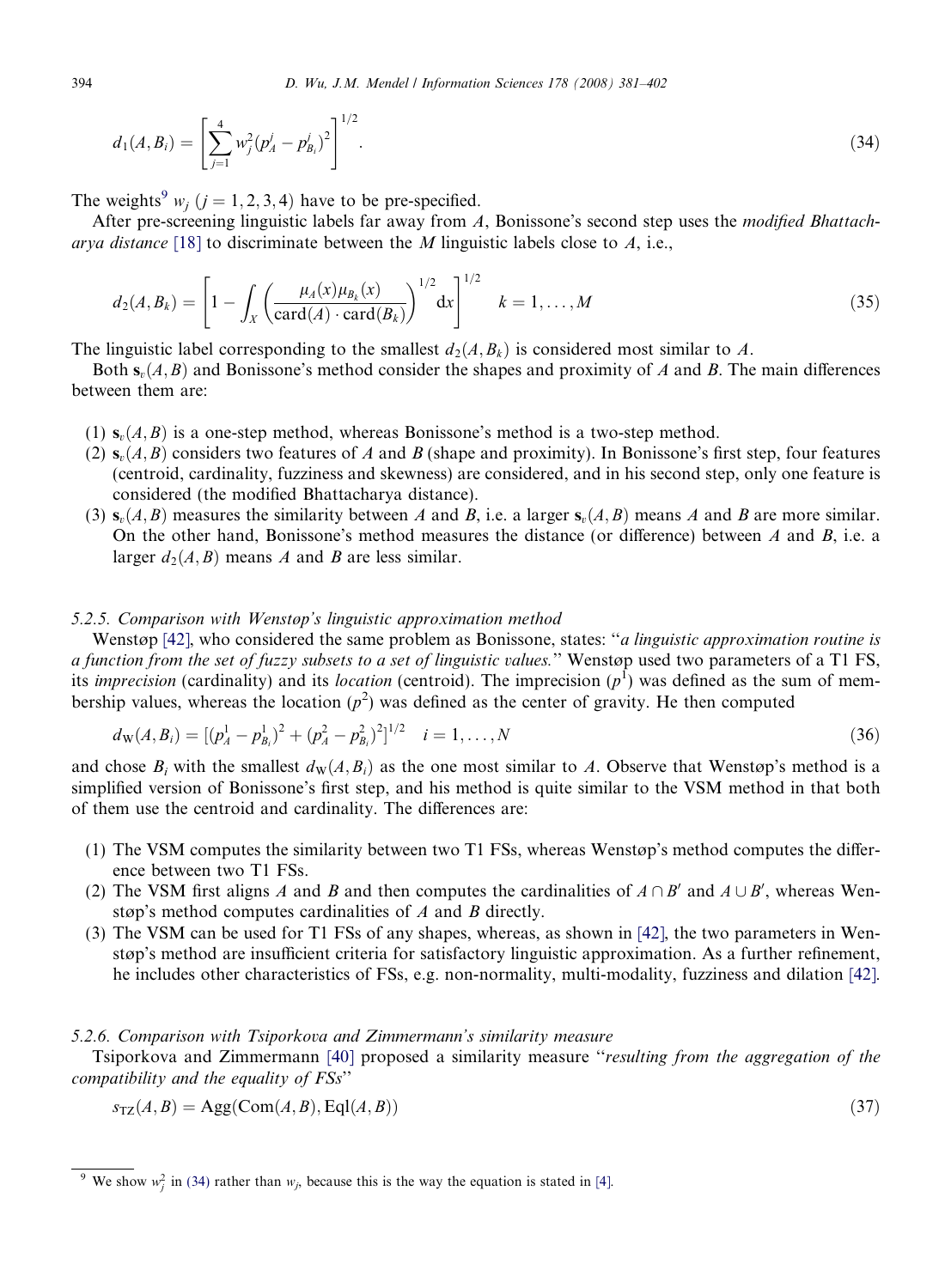<span id="page-14-0"></span>where  $Com(A, B)$  is a compatibility measure defined as

$$
Com(A, B) = \frac{\sup_{x \in X} (\mu_A(x) \star \mu_B(x))}{\sup_{x \in X} (\mu_A(x) \vee \mu_B(x))},
$$
\n(38)

 $EqI(A, B)$  is an equality measure defined as

$$
Eql(A, B) = Inc(A, B) \star Inc(B, A)
$$
\n(39)

$$
\text{Inc}(A, B) = \inf_{x \in X} I(\mu_A(x), \mu_B(x))
$$
\n(40)

$$
I(a,b) = \sup\{c|c \in [0,1] \text{ and } a \star c \leq b\}
$$
\n
$$
(41)
$$

and  $Agg(a, b)$  is an aggregation operator defined as

$$
Agg(a, b) = a \star (b \vee \lambda) \tag{42}
$$

where  $\lambda$  is an adjustable parameter.

Tsiporkova and Zimmermann [\[40\]](#page-20-0) did not specify an application for  $s_{TZ}(A, B)$ . It is of interest in this paper because  $s_{\text{TZ}}(A, B)$  is quite similar to the VSM in that it also consists of two elements, and a crisp similarity is obtained by aggregating the two elements; however, the aggregation operator in  $s_{TZ}(A, B)$  is more difficult to understand than the product operator used in the VSM. Additionally, special attention should be paid to the choice of  $\lambda$  in the aggregation operator. As pointed out by Tsiporkova and Zimmermann [\[40\]](#page-20-0), " $\cdots$  the choice of  $\lambda$  should be application-oriented. However, the use of a constant parameter for a compensation between the compatibility and the equality of FSs, does not seem to guarantee that the similarity measure will always be very sensitive to the different degrees of similarity or dissimilarity." For example, when  $Com(A, B) = 1$  and  $Eq(A, B) = 0$ , the similarity is always  $\lambda$  (examples are shown in the next subsection). They continue to point out that " $\cdots$  though such values for the compatibility and the equality can be obtained for many different pairs of FSs and it is rather strange to consider them similar to the same degree.'' Consequently, they suggested to use a dynamic  $\lambda$ , e.g.,  $\lambda = \text{card}(A \cap B)/\text{card}(A \cup B)$ . Unfortunately, generally we lose the transitivity property of the similarity measure if dynamic  $\lambda$  is used [\[40\].](#page-20-0)

#### 5.2.7. Examples

For T1 FSs shown in Fig. 8, the results of Bonissone's linguistic approximation distance measure, Wenstøp's linguistic approximation measure, Tsiporkova and Zimmermann's similarity measure and the VSM are shown in [Table 4.](#page-15-0) The domain of  $x$  was discretized into 201 equally-spaced points in all three methods. Note that all  $B_k$  ( $k = 1, ..., 4$ ) are assumed to survive Bonissone's first step, hence [\(35\)](#page-13-0) was used to compute Bonissone's distance measure. Observe that Tsiporkova and Zimmermann's similarity measure with  $\lambda = 0.5$ indicates  $s(A, B_1) = s(A, B_2) = \lambda = 0.5$ , which is counter-intuitive. This is an example of the problem pointed out at the end of Section [5.2.6.](#page-13-0) All other methods indicate  $B_2$  is more similar to A than  $B_1$  is, which seems reasonable.



Fig. 8. T1 FSs used in the comparative study.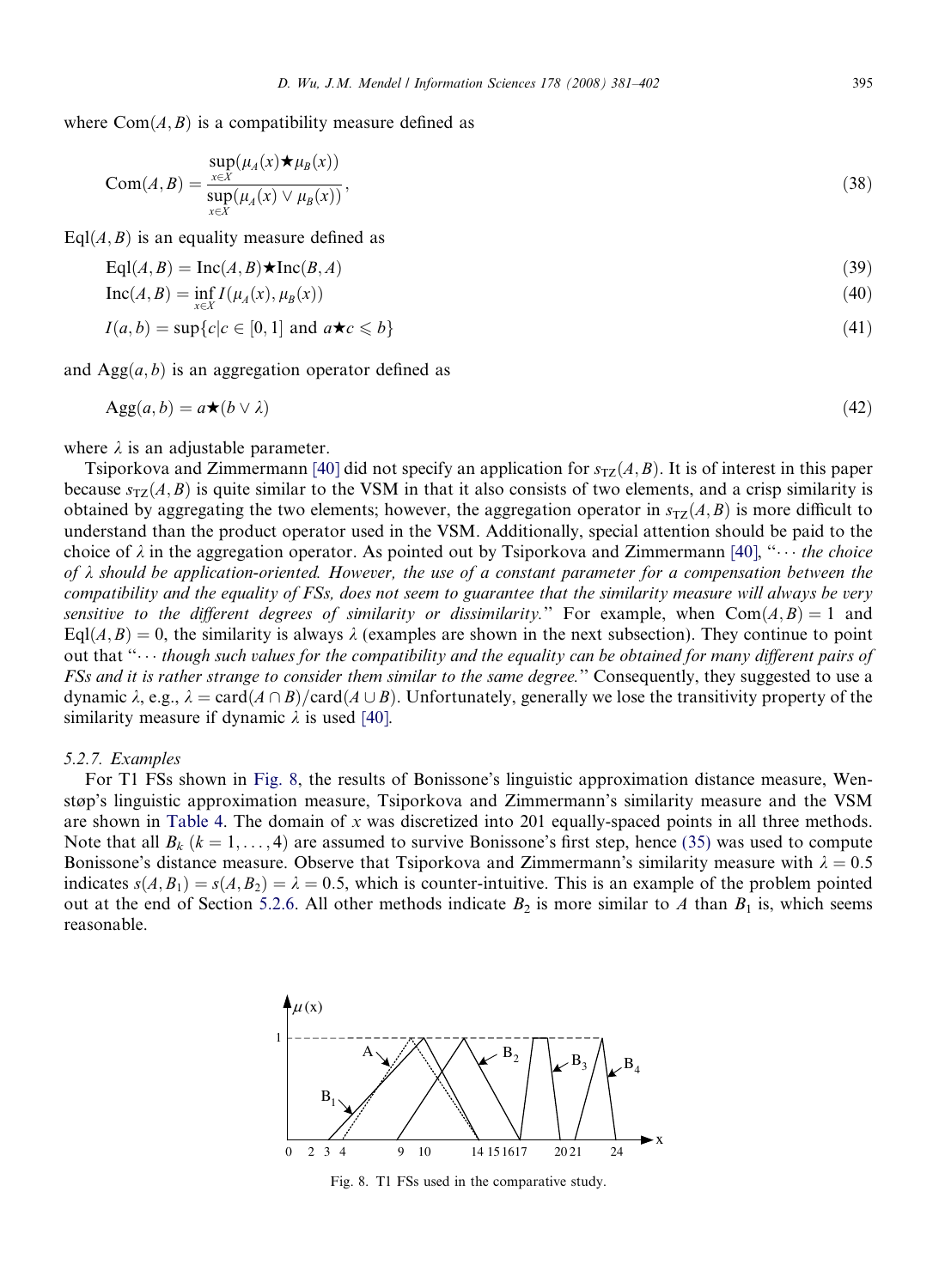| Comparisons of distance/similarity incastries for 11 F bs 21 and $D_K$ ( $\kappa = 1, \ldots, 4$ ) shown in Fig. 6 |        |         |         |         |  |
|--------------------------------------------------------------------------------------------------------------------|--------|---------|---------|---------|--|
| Measure                                                                                                            | $k=1$  | $k=2$   | $k=3$   | $k=4$   |  |
| $d_2(A, B_k)$                                                                                                      | 0.1086 | 0.7183  |         |         |  |
| $d_{\rm W}(A,B_k)$                                                                                                 | 9.0889 | 15.8994 | 20.6216 | 37.5736 |  |
| $s_{\text{TZ}}(A, B_k) \ (\lambda = 0.5)$                                                                          | 0.5    | 0.5     |         |         |  |
| $s_{\text{TZ}}(A, B_k)$ $\left(\lambda_k = \frac{\text{card}(A \cap B_k)}{\text{card}(A \cup B_k)}\right)$ a       | 0.8394 | 0.1825  |         |         |  |
| $s_s(A, B_k)$                                                                                                      | 0.8394 | 0.1615  | 0.0201  | 0.0013  |  |

Comparisons of distance/similarity measures for T1 FSs 4 and B<sub>k</sub>  $(k - 1)$  and shown in [Fig. 8](#page-14-0).

Note that  $d_2(A, B_k)$  and  $d_{\mathbf{W}}(A, B_k)$  are distance measures.<br><sup>a</sup> In this case,  $\lambda_1 = 0.8394$ ,  $\lambda_2 = 0.1825$  and  $\lambda_3 = \lambda_4 = 0$ . Observe that  $s_{\mathbf{TZ}}(A, B_k) = \lambda_k$ .

### 6. Conclusions

In this paper, our goal has been to solve the linguistic approximation problem, i.e., to find the  $\tilde{B}_i$  which most closely resembles  $\tilde{A}$ . After reviewing four existing similarity measures for IT2 FSs and pointing out their short-comings, a vector similarity measure for IT2 FSs was proposed. Because a T1 FS is a special cases of an IT2 FS (when all uncertainty disappears), the proposed VSM can also be used for T1 FSs.

The VSM is the first IT2 FS similarity measure that has a vector form. It is easy to understand, and its two components enable us to consider the similarity between shapes and proximity separately and explicitly. One reviewer mentioned the problem of looking for a particular shape in a figure. In this context, proximity and rotation are not important, and only the shape should be considered. The VSM cannot handle this case because it is a similarity measure of FSs, and it may not be useful as a similarity measure of points, vectors, figures, functions, etc. Our comparative study showed that the VSM gives reasonable similarity measures in linguistic approximation and does not have the short-comings of the four existing similarity measures. It has already been used in [\[43\]](#page-20-0) as the decoder in the Per–C [\(Fig. 1](#page-1-0)).

### Acknowledgements

The authors would like to thank the anonymous reviewers for their constructive comments which helped us to improve this paper.

#### Appendix A. Background on interval type-2 fuzzy sets

# A.1. Interval type-2 fuzzy sets (IT2 FS)

An IT2 FS,  $\widetilde{A}$ , is to-date the most widely used kind of T2 FS, and is the only kind of T2 FS that is considered in this paper. It is described  $as<sup>10</sup>$ 

$$
\widetilde{A} = \int_{x \in X} \int_{u \in J_x} 1/(x, u) = \int_{x \in X} \left[ \int_{u \in J_x} 1/u \right] / x \tag{A.1}
$$

where x is the primary variable,  $J_x$ , an interval in [0, 1], is the primary membership of x, u is the secondary variable, and  $\int_{u \in J_x} 1/u$  is the secondary membership function (MF) at x. Note that (A.1) means:  $A: X \to \{[a, b] : 0 \leq a \leq b \leq 1\}$ . Uncertainty about A is conveyed by the union of all of the primary memberships, called the *footprint of uncertainty* of  $\overline{A}$  [FOU $(\overline{A})$ ], i.e.

$$
FOU(\widetilde{A}) = \bigcup_{x \in X} J_x = \bigcup_{x \in X} [\underline{\mu}_{\widetilde{A}}(x), \overline{\mu}_{\widetilde{A}}(x)]
$$
(A.2)

<span id="page-15-0"></span>Table 4

This background material is taken from [\[33\].](#page-20-0) See also [\[25\]](#page-20-0).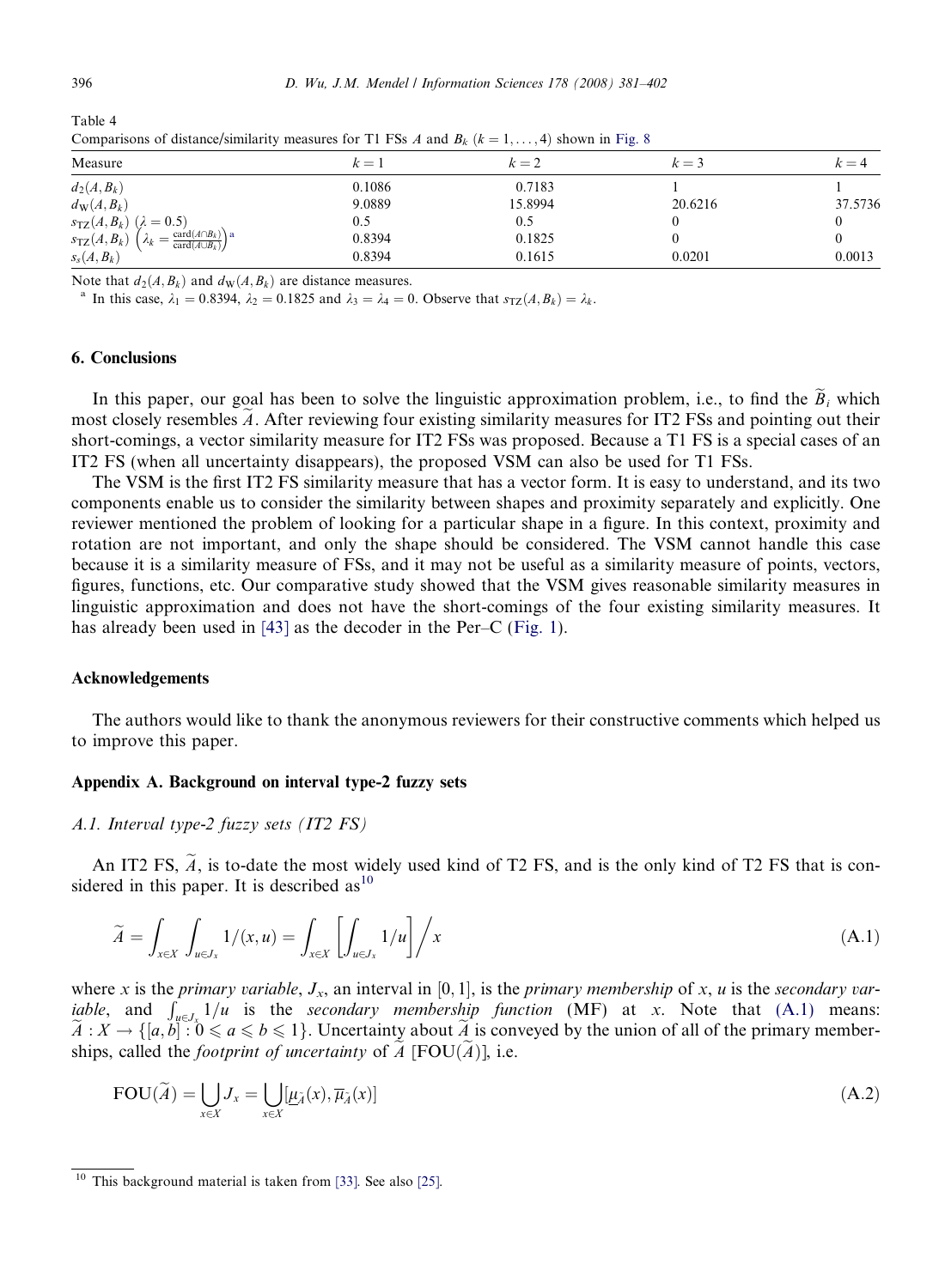<span id="page-16-0"></span>

Fig. 9. An interval type-2 fuzzy set.  $A_e$  is an embedded type-1 fuzzy set.

An IT2 FS is shown in Fig. 9. The FOU is shown as the shaded region. It is bounded by an *upper MF* (UMF)  $\overline{\mu}_\lambda(x)$  and a lower MF (LMF)  $\mu_\lambda(x)$ , both of which are T1 FSs; consequently, the membership grade of each element of an IT2 FS is an interval  $[\mu_{\tilde{A}}(x), \overline{\mu}_{\tilde{A}}(x)].$ 

Note that an IT2 FS can also be represented as

$$
\widetilde{A} = 1/\text{FOU}(\widetilde{A})\tag{A.3}
$$

with the understanding that this means putting a secondary grade of 1 at all points of  $FOU(\tilde{A})$ .

For discrete universes of discourse X and U, an embedded T1 FS  $A_e$  has N elements, one each from  $J_{x_1}, J_{x_2}, \ldots, J_{x_N}$ , namely  $u_1, u_2, \ldots, u_N$ , i.e.

$$
A_e = \sum_{i=1}^{N} u_i / x_i \quad u_i \in J_{x_i} \subseteq U = [0, 1]
$$
\n(A.4)

Examples of  $A_e$  are  $\overline{\mu}_{\lambda}(x)$  and  $\mu_{\lambda}(x)$ ; see, also Fig. 9. Note that if each  $u_i$  is discretized into  $M_i$  levels, there will be a total of  $n_A A_e$ , where

$$
n_A = \prod_{i=1}^{N} M_i
$$
\n(A.5)

Mendel and John [\[29\]](#page-20-0) have presented a Representation Theorem for a general T2 FS, which when specialized to an IT2 FS can be expressed as:

**Representation Theorem for an IT2 FS:** Assume that primary variable x of an IT2 FS  $\tilde{A}$  is sampled at N values,  $x_1, x_2, \ldots, x_N$ , and at each of these values its primary memberships  $u_i$  are sampled at  $M_i$  values,  $u_{i1}, u_{i2}, \ldots, u_{iM_i}$ . Let  $A_e^j$  denote the *j*th embedded T1 FS for  $\widetilde{A}$ . Then  $\widetilde{A}$  is represented by (A.3), in which<sup>11</sup>

$$
FOU(\widetilde{A}) = \bigcup_{j=1}^{n_A} A_e^j = \{ \underline{\mu}_{\widetilde{A}}(x), \dots, \overline{\mu}_{\widetilde{A}}(x) \} \equiv [\underline{\mu}_{\widetilde{A}}(x), \overline{\mu}_{\widetilde{A}}(x)].
$$
\n(A.6)

This representation of an IT2 FS, in terms of simple T1 FSs, the embedded T1 FSs, is very useful for deriving theoretical results; however, it is not recommended for computational purposes, because it would require the enumeration of the  $n_A$  embedded T1 FSs and  $n_A$  [given in (A.5)] can be astronomical.

# A.2. Centroid of an IT2 FS

The centroid of an IT2 FS has been well-defined by Karnik and Mendel [\[19\]](#page-20-0). Let  $A_e$  be an embedded T1 FS of an IT2 FS A. The centroid of A is defined as the union of the centroids of all  $A_e$ , i.e.,

$$
C_{\tilde{A}} \equiv \bigcup_{\forall A_e} c(A_e) = \bigcup_{\forall A_e} \frac{\int_X x \cdot \mu_{A_e}(x) dx}{\int_X \mu_{A_e}(x) dx} = [c_l(\tilde{A}), c_r(\tilde{A})]
$$
\n(A.7)

Although there are a finite number of embedded T1 FSs, it is customary to represent  $FOU(\tilde{A})$  as an interval set  $[\mu_{\tilde{A}}(x), \overline{\mu}_{\tilde{A}}(x)]$  at each x. Doing this is equivalent to discretizing with infinitesimally many small values and letting the discretizations approach zero.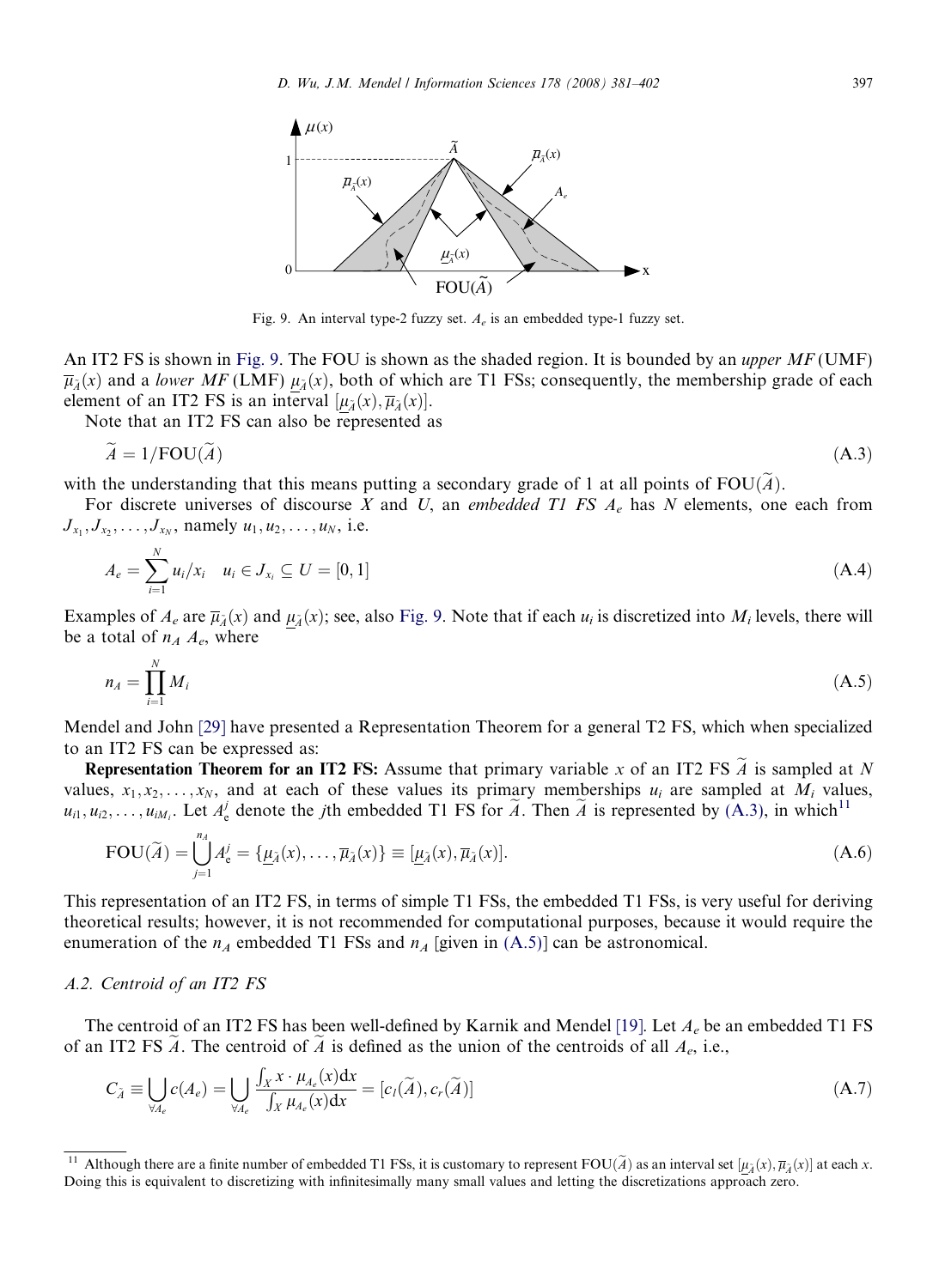<span id="page-17-0"></span>where  $c(A_e)$  is the centroid of  $A_e$ , and  $c_l(\tilde{A})$  and  $c_r(\tilde{A})$  are the minimum and maximum centroids of all  $A_e$ , respectively.  $c_l(\tilde{A})$  and  $c_r(\tilde{A})$  can be computed by using the Karnik–Mendel (KM) algorithms [\[25\]](#page-20-0).

# A.3. Cardinality of an IT2 FS

Definitions of the cardinality of T1 FSs have been proposed by several authors, e.g. De Luca and Termini [\[9\],](#page-20-0) Kaufmann [\[21\]](#page-20-0), Gottwald [\[14\]](#page-20-0), Zadeh [\[47\]](#page-21-0), Blanchard [\[2\],](#page-19-0) Klement [\[23\],](#page-20-0) Wygralak [\[44\],](#page-20-0) etc. Basically there are two kinds of proposals [\[11\]](#page-20-0): (1) those which assume that the cardinality of a T1 FS can be a crisp number; and, (2) those which claim that it should be a fuzzy number. De Luca and Termini's definition [\[9\]](#page-20-0) is the most frequently used definition of cardinality for T1 FSs:

$$
card(A) = \int_X \mu_A(x) dx.
$$
 (A.8)

It is adopted in this paper.

The cardinality of an IT2 FS  $\tilde{A}$  is defined as the union of all cardinalities of its embedded T1 FSs  $A_e$ , i.e.,

$$
\operatorname{card}(\widetilde{A}) \equiv \bigcup_{\forall A_e} \operatorname{card}(A_e) = \bigcup_{\forall A_e} \int_X \mu_{A_e}(x) dx = \left[ \min_{\forall A_e} \int_X \mu_{A_e}(x) dx, \max_{\forall A_e} \int_X \mu_{A_e}(x) dx \right]. \tag{A.9}
$$

(A.9) can be easily computed by:

*Theorem A.1:* card $(\widetilde{A})$  in (A.9) can be re-expressed as

$$
card(A) = [card(\underline{\mu}_{\tilde{A}}(x)), card(\overline{\mu}_{\tilde{A}}(x))].
$$
\n(A.10)

# Proof

$$
\min_{\forall A_e} \int_X \mu_{A_e}(x) dx = \int_X [\min_{\forall A_e} \mu_{A_e}(x)] dx = \int_X \underline{\mu}_{\tilde{A}}(x) dx = \text{card}(\underline{\mu}_{\tilde{A}}(x))
$$
\n(A.11)

$$
\max_{\forall A_e} \int_X \mu_{A_e}(x) dx = \int_X [\max_{\forall A_e} \mu_{A_e}(x)] dx = \int_X \overline{\mu}_{\tilde{A}}(x) dx = \text{card}(\overline{\mu}_{\tilde{A}}(x)). \tag{A.12}
$$

 $(A.10)$  is obtained by substituting  $(A.11)$  and  $(A.12)$  into  $(A.9)$ .  $\Box$ 

Additionally, we define the *average cardinality* of  $\tilde{A}$  as the average of its minimum and maximum cardinalities, i.e.,

$$
AC(\widetilde{A}) = \frac{\text{card}(\mu_{\widetilde{A}}(x)) + \text{card}(\overline{\mu}_{\widetilde{A}}(x))}{2}.
$$
\n(A.13)

# Appendix B. Proof of theorems

# B.1. Proof of theorem 1

B.1.1. Proof of  $(a)$ Because

$$
0 \leqslant \min(\overline{\mu}_{\tilde{A}}(x), \overline{\mu}_{\tilde{B}'}(x)) \leqslant \max(\overline{\mu}_{\tilde{A}}(x), \overline{\mu}_{\tilde{B}'}(x))
$$
\n(B.1)

$$
0 \le \min(\underline{\mu}_{\tilde{A}}(x), \underline{\mu}_{\tilde{B}'}(x)) \le \max(\underline{\mu}_{\tilde{A}}(x), \underline{\mu}_{\tilde{B}'}(x)),\tag{B.2}
$$

it follows that

$$
0 \leqslant \int_X \min(\overline{\mu}_{\tilde{A}}(x), \overline{\mu}_{\tilde{B}'}(x)) dx \leqslant \int_X \max(\overline{\mu}_{\tilde{A}}(x), \overline{\mu}_{\tilde{B}'}(x)) dx \tag{B.3}
$$

$$
0 \leqslant \int_X \min(\underline{\mu}_{\tilde{A}}(x), \underline{\mu}_{\tilde{B}'}(x)) dx \leqslant \int_X \max(\underline{\mu}_{\tilde{A}}(x), \underline{\mu}_{\tilde{B}'}(x)) dx \tag{B.4}
$$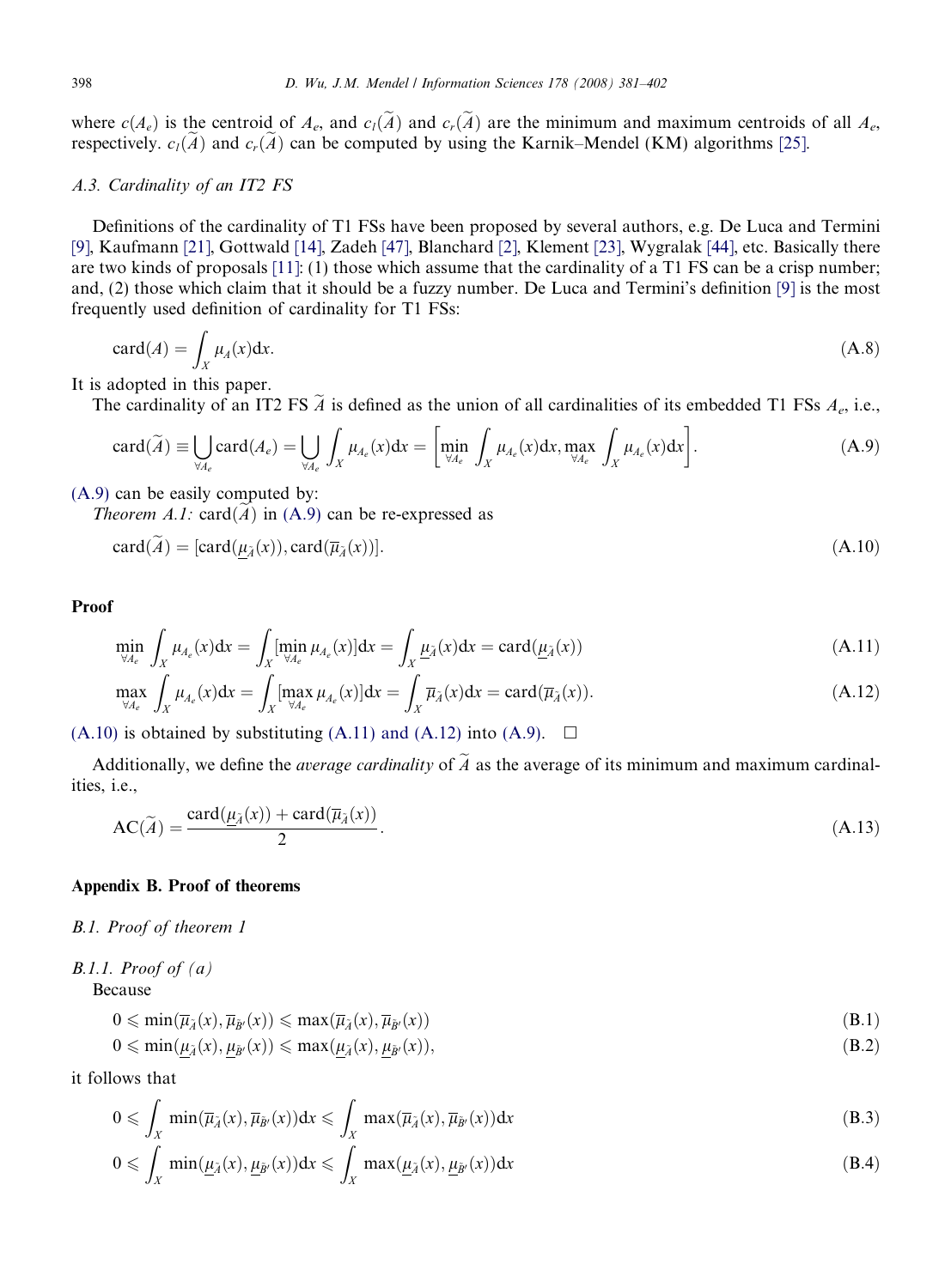Consequently,

$$
s_1(\widetilde{A}, \widetilde{B}) = \frac{\int_X \min(\overline{\mu}_{\widetilde{A}}(x), \overline{\mu}_{\widetilde{B}'}(x))dx + \int_X \min(\underline{\mu}_{\widetilde{A}}(x), \underline{\mu}_{\widetilde{B}'}(x))dx}{\int_X \max(\overline{\mu}_{\widetilde{A}}(x), \overline{\mu}_{\widetilde{B}'}(x))dx + \int_X \max(\underline{\mu}_{\widetilde{A}}(x), \underline{\mu}_{\widetilde{B}'}(x))dx} \in [0, 1].
$$
\n(B.5)

B.1.2. Proof of  $(b)$  $\widetilde{A} = \widetilde{B}'$  means  $\mu_{\widetilde{A}}(x) = \mu_{\widetilde{B}'}(x)$  and  $\overline{\mu}_{\widetilde{A}}(x) = \overline{\mu}_{\widetilde{B}'}(x)$  for  $\forall x \in X$ . Substituting these two equations into (24),

$$
s_1(\widetilde{A}, \widetilde{B}) = \frac{\int_X \overline{\mu}_{\widetilde{A}}(x) dx + \int_X \underline{\mu}_{\widetilde{A}}(x) dx}{\int_X \overline{\mu}_{\widetilde{A}}(x) dx + \int_X \underline{\mu}_{\widetilde{A}}(x) dx} = 1,
$$
\n(B.6)

which proves the necessity of [Theorem 1b](#page-9-0).

To prove the sufficiency of the result, observe, from (24), that  $s_1(\tilde{A}, \tilde{B}) = 1$  means

$$
\int_X \min(\overline{\mu}_{\tilde{A}}(x), \overline{\mu}_{\tilde{B}'}(x))dx + \int_X \min(\underline{\mu}_{\tilde{A}}(x), \underline{\mu}_{\tilde{B}'}(x))dx \n= \int_X \max(\overline{\mu}_{\tilde{A}}(x), \overline{\mu}_{\tilde{B}'}(x))dx + \int_X \max(\underline{\mu}_{\tilde{A}}(x), \underline{\mu}_{\tilde{B}'}(x))dx.
$$
\n(B.7)

For IT2 FSs  $\tilde{A}$  and  $\tilde{B}$ ,  $\int_X \min(\overline{\mu}_{\tilde{A}}(x), \overline{\mu}_{\tilde{B}'}(x))dx \neq \int_X \max(\underline{\mu}_{\tilde{A}}(x), \underline{\mu}_{\tilde{B}'}(x))dx$  and  $\int_X \min(\underline{\mu}_{\tilde{A}}(x), \underline{\mu}_{\tilde{B}'}(x))dx \neq \int_X \max(\overline{\mu}_{\tilde{A}}(x), \underline{\mu}_{\tilde{B}'}(x))dx$  $\bar{X}_X$  max $(\bar{\mu}_{\tilde{A}}(x), \bar{\mu}_{\tilde{B}'}(x))$ dx. So, (B.7) holds only when

$$
\int_{X} \min(\overline{\mu}_{\tilde{\lambda}}(x), \overline{\mu}_{\tilde{B}'}(x))dx = \int_{X} \max(\overline{\mu}_{\tilde{\lambda}}(x), \overline{\mu}_{\tilde{B}'}(x))dx
$$
\n(B.8)

$$
\int_{X} \min(\underline{\mu}_{\tilde{\lambda}}(x), \underline{\mu}_{\tilde{B}'}(x))dx = \int_{X} \max(\underline{\mu}_{\tilde{\lambda}}(x), \underline{\mu}_{\tilde{B}'}(x))dx
$$
\n(B.9)

(B.8) holds if and only if

 $\overline{\mu}_{\lambda}(x) = \overline{\mu}_{\lambda}(x) \quad \forall x \in X.$ (B.10)

(B.9) holds if and only if

$$
\underline{\mu}_{\tilde{A}}(x) = \underline{\mu}_{\tilde{B}'}(x) \quad \forall x \in X. \tag{B.11}
$$

(B.10) and (B.11) together mean  $\ddot{A} = \ddot{B}'$ .

# B.1.3. Proof of  $(c)$

 $s_1(\tilde{A}, \tilde{B}) = s_1(\tilde{B}, \tilde{A})$  is obvious because the min and max operators in (24) do not concern the order of  $\overline{\mu}_{\tilde{A}}(x)$ and  $\overline{\mu}_{\tilde{B}'}(x)$ , i.e.  $\min(\overline{\mu}_{\tilde{A}}(x), \overline{\mu}_{\tilde{B}'}(x)) = \min(\overline{\mu}_{\tilde{B}'}(x), \overline{\mu}_{\tilde{A}}(x))$  and  $\max(\overline{\mu}_{\tilde{A}}(x), \overline{\mu}_{\tilde{B}'}(x)) = \max(\overline{\mu}_{\tilde{B}'}(x), \overline{\mu}_{\tilde{A}}(x))$ , and, they do not concern the order of  $\mu_{\tilde{A}}(x)$  and  $\mu_{\tilde{B}'}(x)$  either, i.e.  $min(\mu_{\tilde{A}}(x), \mu_{\tilde{B}'}(x)) = min(\mu_{\tilde{B}'}(x), \mu_{\tilde{A}}(x))$  and  $\max(\mu_{\tilde{A}}(x), \mu_{\tilde{B}'}(x)) = \max(\mu_{\tilde{B}'}(x), \mu_{\tilde{A}}(x)). \quad \Box$ 

# B.2. Proof of theorem 3

 $B.2.1.$  Proof of  $(a)$ 

Sufficiency:  $\widetilde{A} = \widetilde{B}$  means  $s_1(\widetilde{A}, \widetilde{B}) = 1$  and  $s_2(\widetilde{A}, \widetilde{B}) = 1$ ; hence,  $s_s(\widetilde{A}, \widetilde{B}) = 1$ .

Necessity:  $s_{s}(\tilde{A}, \tilde{B}) = 1$  if and only if  $s_1(\tilde{A}, \tilde{B}) = 1$  and  $s_2(\tilde{A}, \tilde{B}) = 1$ .  $s_1(\tilde{A}, \tilde{B}) = 1$  means the shapes of  $\tilde{A}$  and  $\tilde{B}$  are the same, and  $s_2(\tilde{A}, \tilde{B}) = 1$  means the distance between A and  $\tilde{B}$  is zero. Consequently,  $\tilde{A} = \tilde{B}$ .  $\square$ 

# $B.2.2.$  Proof of  $(b)$

Because neither  $s_1(\tilde{A}, \tilde{B})$  nor  $s_2(\tilde{A}, \tilde{B})$  concern the order of  $\tilde{A}$  and  $\tilde{B}$ , i.e.  $s_1(\tilde{A}, \tilde{B}) = s_1(\tilde{B}, \tilde{A})$  and  $s_2(\tilde{A}, \tilde{B}) = s_2(\tilde{B}, \tilde{A})$ , it follows that  $s_s(\tilde{A}, \tilde{B}) = s_s(\tilde{B}, \tilde{A})$ .  $\Box$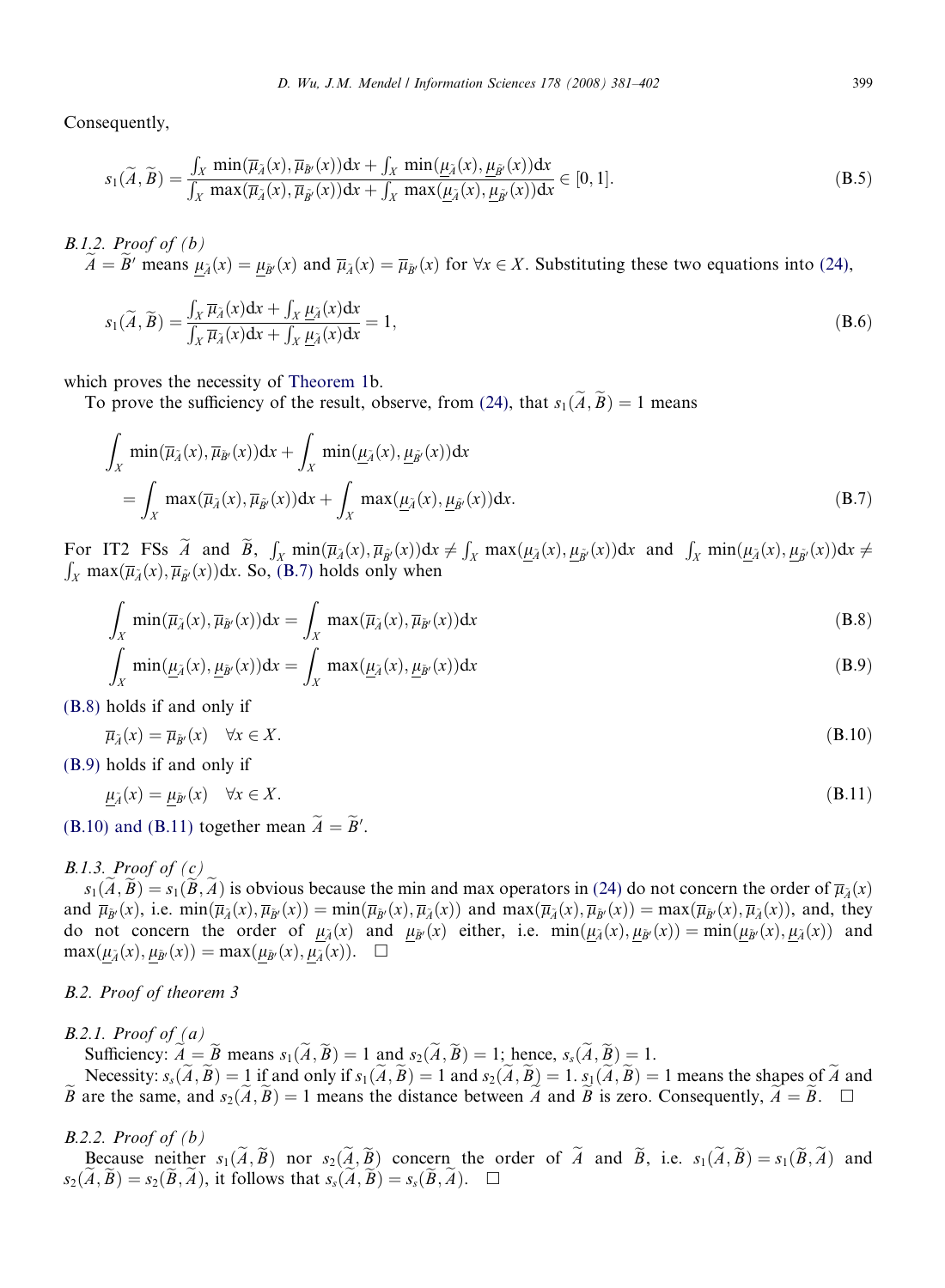B.2.3. Proof of  $(c)$ 

 $A, \tilde{B}$  and  $\tilde{C}$  having the same shape means

$$
s_1(\widetilde{A}, \widetilde{B}) = s_1(\widetilde{A}, \widetilde{C}) = s_1(\widetilde{B}, \widetilde{C}) = 1.
$$
\n(B.12)

$$
c(\widetilde{A}) < c(\widetilde{B}) < c(\widetilde{C})
$$
 means  $d(\widetilde{A}, \widetilde{B}) < d(\widetilde{A}, \widetilde{C})$  and  $d(\widetilde{B}, \widetilde{C}) < d(\widetilde{A}, \widetilde{C})$ ; consequently,  $\widetilde{C} \subset \widetilde{C}$ .

$$
s_2(A, B) > s_2(A, C). \tag{B.13}
$$

and

$$
s_2(\widetilde{B}, \widetilde{C}) > s_2(\widetilde{A}, \widetilde{C}).
$$
\n(B.14)

Hence,

$$
s_1(\widetilde{A}, \widetilde{B}) \times s_2(\widetilde{A}, \widetilde{B}) > s_1(\widetilde{A}, \widetilde{C}) \times s_2(\widetilde{A}, \widetilde{C}), \tag{B.15}
$$

and

$$
s_1(\widetilde{B}, \widetilde{C}) \times s_2(\widetilde{B}, \widetilde{C}) > s_1(\widetilde{A}, \widetilde{C}) \times s_2(\widetilde{A}, \widetilde{C}),
$$
  
i.e.,  $s_s(\widetilde{A}, \widetilde{B}) > s_s(\widetilde{A}, \widetilde{C})$  and  $s_s(\widetilde{B}, \widetilde{C}) > s_s(\widetilde{A}, \widetilde{C})$ .  $\square$ 

B.2.4. Proof of (d)  
\n
$$
c(\widetilde{A}) = c(\widetilde{B}) = c(\widetilde{C}) \text{ means}
$$
\n
$$
s_2(\widetilde{A}, \widetilde{B}) = s_2(\widetilde{A}, \widetilde{C}) = s_2(\widetilde{B}, \widetilde{C}) = 1.
$$
\n(B.17)

 $\widetilde{A} < \widetilde{B}$  means

$$
s_1(\widetilde{A}, \widetilde{B}) = \frac{\int_X \min(\overline{\mu}_{\widetilde{A}}(x), \overline{\mu}_{\widetilde{B}}(x))dx + \int_X \min(\underline{\mu}_{\widetilde{A}}(x), \underline{\mu}_{\widetilde{B}}(x))dx}{\int_X \max(\overline{\mu}_{\widetilde{A}}(x), \overline{\mu}_{\widetilde{B}}(x))dx + \int_X \max(\underline{\mu}_{\widetilde{A}}(x), \underline{\mu}_{\widetilde{B}}(x))dx} = \frac{\int_X \overline{\mu}_{\widetilde{A}}(x)dx + \int_X \underline{\mu}_{\widetilde{A}}(x)dx}{\int_X \overline{\mu}_{\widetilde{B}}(x)dx + \int_X \underline{\mu}_{\widetilde{B}}(x)dx};
$$
\n(B.18)

 $\widetilde{A} < \widetilde{C}$  means

$$
s_1(\widetilde{A}, \widetilde{C}) = \frac{\int_X \overline{\mu}_{\widetilde{A}}(x) dx + \int_X \underline{\mu}_{\widetilde{A}}(x) dx}{\int_X \overline{\mu}_{\widetilde{C}}(x) dx + \int_X \underline{\mu}_{\widetilde{C}}(x) dx};
$$
\n(B.19)

and,  $\widetilde{B} < \widetilde{C}$  means

$$
\int_X \overline{\mu}_{\overline{\beta}}(x) dx + \int_X \underline{\mu}_{\overline{\beta}}(x) dx < \int_X \overline{\mu}_{\overline{C}}(x) dx + \int_X \underline{\mu}_{\overline{C}}(x) dx
$$
\n(B.20)

Substituting (B.20) into (B.18) and (B.19), it follows that  $s_1(\tilde{A}, \tilde{B}) > s_1(\tilde{A}, \tilde{C})$ ; consequently,  $s_s(\tilde{A}, \tilde{B}) > s_s(\tilde{A}, \tilde{C})$ . Similarly, we can prove  $s_s(\tilde{B}, \tilde{C}) > s_s(\tilde{A}, \tilde{C})$ .  $\Box$ 

# B.2.5. Proof of  $(e)$

Observe that  $s_1(\tilde{A}, \tilde{B}) > 0$  and  $s_2(\tilde{A}, \tilde{B}) > 0$ . Consequently,  $s_s(\tilde{A}, \tilde{B}) > 0$ .  $\Box$ 

# References

- [1] A. Bhattacharya, On a measure of divergence of two multinomial populations, Sankhya 7 (1946) 401–406.
- [2] N. Blanchard, Cardinal and ordinal theories about fuzzy sets, in: M.M. Gupta, E. Sanchez (Eds.), Fuzzy Information and Decision Processes, North-Holland, Amsterdam, 1982, pp. 149–157.
- [3] P.P. Bonissone, A pattern recognition approach to the problem of linguistic approximation, in: Proceedings of the IEEE International Conference On Cybernetics and Society, Denver, CO, October 1979, pp. 793–798.
- [4] P.P. Bonissone, A fuzzy sets based linguistic approach: Theory and applications, in: Proceedings of the 12th Winter Simulation Conference, Orlando, FL, 1980, pp. 99–111.
- [5] P.P. Bonissone, A. Varma, K.S. Aggour, F. Xue, Design of local fuzzy models using evolutionary algorithms, Journal of Computational Statistics and Data Analysis 51 (1) (2006) 398–416.
- [6] H. Bustince, Indicator of inclusion grade for interval-valued fuzzy sets. application to approximate reasoning based on interval-valued fuzzy sets, International Journal of Approximate Reasoning 23 (3) (2000) 137–209.

<span id="page-19-0"></span>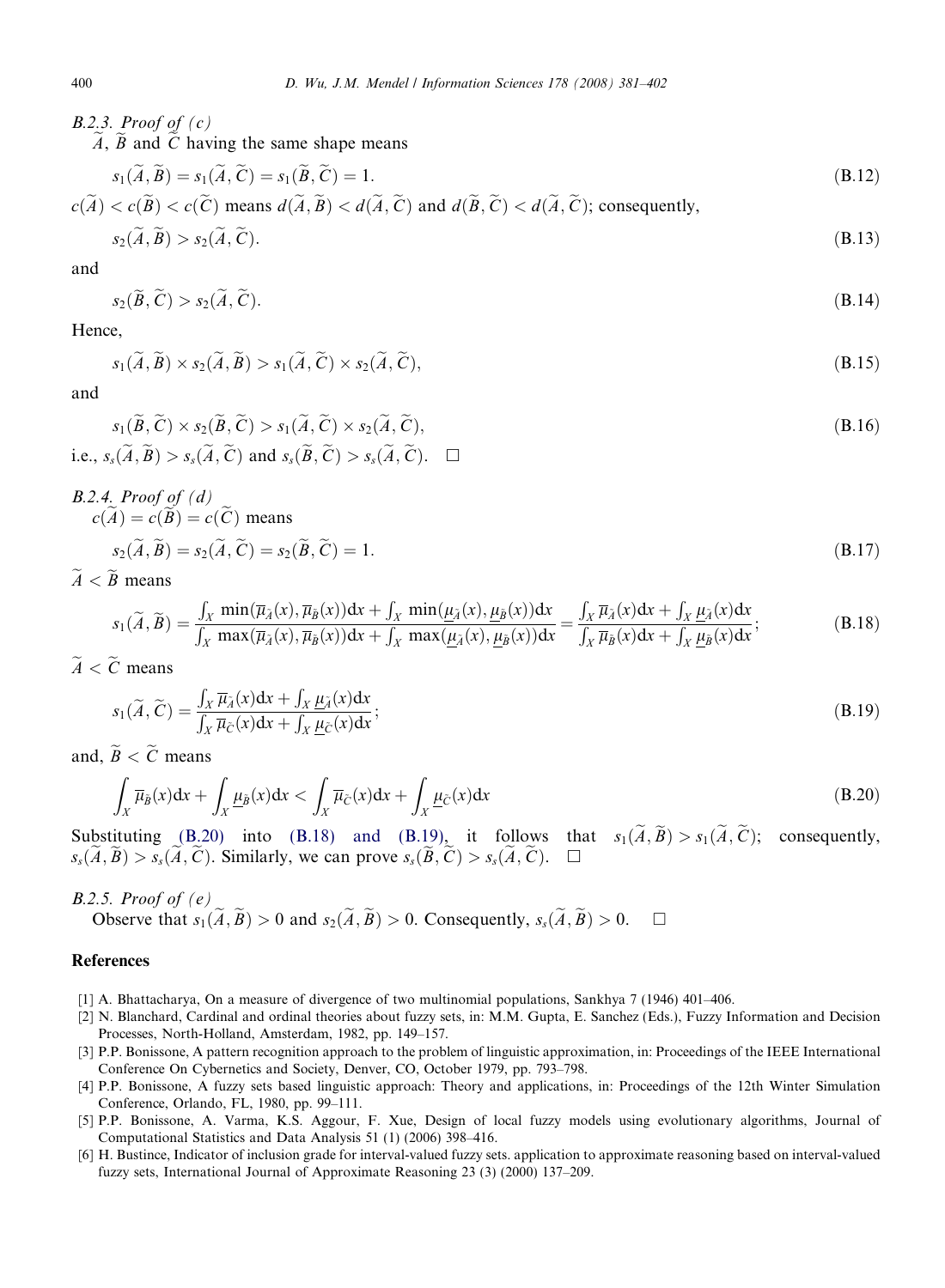- <span id="page-20-0"></span>[7] H. Bustince, M. Pagola, E. Barrenechea, Construction of fuzzy indices from fuzzy DI-subsethood measures: application to the global comparison of images, Information Sciences 177 (2007) 906–929.
- [8] V.V. Cross, T.A. Sudkamp, Similarity and Compatibility in Fuzzy Set Theory: Assessment and Applications, Physica-Verlag, Heidelberg, NY, 2002.
- [9] A. De Luca, S. Termini, A definition of nonprobabilistic entropy in the setting of fuzzy sets theory, Information and Computation 20 (1972) 301–312.
- [10] D. Dubois, H. Prade, A unifying view of comparison indices in a fuzzy set-theoretic framework, in: R. Yager (Ed.), Fuzzy Set and Possibility Theory Recent Developments, Pergamon Press, NY, 1982, pp. 3–13.
- [11] D. Dubois, H. Prade, Fuzzy cardinality and the modeling of imprecise quantification, Fuzzy Sets and Systems 16 (1985) 199–230.
- [12] J. Fan, W. Xie, Some notes on similarity measure and proximity measure, Fuzzy Sets and Systems 101 (1999) 403–412.
- [13] M.B. Gorzalczany, A method of inference in approximate reasoning based on interval-valued fuzzy sets, Fuzzy Sets and Systems 21 (1987) 1–17.
- [14] S. Gottwald, A note on fuzzy cardinals, Kybernetika 16 (1980) 156–158.
- [15] K. Hirota, W. Pedrycz, Handling fuzziness and randomness in process of matching fuzzy data, in: Proceedings of the Third IFSA Congress, 1989, pp. 97–100.
- [16] K. Hirota, W. Pedrycz, Matching fuzzy quantities, IEEE Transactions on Systems, Man and Cybernetics 21 (6) (1991) 908–914.
- [17] P. Jaccard, Nouvelles recherches sur la distribution florale, Bulletin de la Societe de Vaud des Sciences Naturelles 44 (1908) 223.
- [18] T. Kailath, The divergence and bhattacharyaa distance measure in signal detection, IEEE Transactions on Communication Technology 15 (1967) 609–637.
- [19] N.N. Karnik, J.M. Mendel, Centroid of a type-2 fuzzy set, Information Sciences 132 (2001) 195–220.
- [20] A. Kaufmann, Introduction to the Theory of Fuzzy Sets, Academic Press, NY, 1975.
- [21] A. Kaufmann, Introduction a la theorie des sous-ensembles flous, Complement et Nouvelles Applications, vol. 4, Masson, Paris, 1977.
- [22] F. Klawonn, Should fuzzy equality and similarity satisfy transitivity? comments on the paper by m. de cock and e. kerre, Fuzzy Sets and Systems 133 (2003) 175–180.
- [23] E.P. Klement, On the cardinality of fuzzy sets, in: Proceedings of the Sixth European Meeting on Cybernetics and Systems Research, Vienna, 1982, pp. 701–704.
- [24] C. Mencar, G. Castellano, A.M. Fanelli, Distinguishability quantification of fuzzy sets, Information Sciences 177 (2007) 130–149.
- [25] J.M. Mendel, Rule-Based Fuzzy Logic Systems: Introduction and New Directions, Prentice-Hall, Upper Saddle River, NJ, 2001.
- [26] J.M. Mendel, Computing with words, when words can mean different things to different people, in: Proceedings of the Third International ICSC Symposium on Fuzzy Logic and Applications, Rochester, NY, June 1999, pp. 158–164.
- [27] J.M. Mendel, An architecture for making judgement using computing with words, International Journal of Applied Mathematics and Computer Science 12 (3) (2002) 325–335.
- [28] J.M. Mendel, Computing with words and its relationships with fuzzistics, Information Sciences 177 (2007) 988–1006.
- [29] J.M. Mendel, R.I. John, Type-2 fuzzy sets made simple, IEEE Transactions on Fuzzy Systems 10 (2) (2002) 117–127. April.
- [30] J.M. Mendel, H. Wu, Type-2 fuzzistics for symmetric interval type-2 fuzzy sets: Part 1, forward problems, IEEE Transactions on Fuzzy Systems 14 (6) (2006) 781–792.
- [31] J.M. Mendel, H. Wu, Type-2 fuzzistics for symmetric interval type-2 fuzzy sets: Part 2, inverse problems, IEEE Transactions on Fuzzy Systems 15 (2) (2007) 301–308.
- [32] J.M. Mendel, H. Wu, Centroid uncertainty bounds for interval type-2 fuzzy sets: forward and inverse problems, in: Proceedings of the FUZZ-IEEE, vol. 2, Budapest, Hungary, July 2004, pp. 947–952.
- [33] J.M. Mendel, H. Hagras, R.I. John, Standard background material about interval type-2 fuzzy logic systems that can be used by all authors, [http://ieee-cis.org/\\_files/standards.t2.win.pdf.](http://ieee-cis.org/_files/standards.t2.win.pdf)
- [34] H.B. Mitchell, Pattern recognition using type-II fuzzy sets, Information Sciences 170 (2005) 409–418.
- [35] M. Nikravesh, Soft computing for reservoir characterization and management, in: Proceedings of the IEEE International Conference on Granular Computing, vol. 2, Beijing, China, July 2005, pp. 593–598.
- [36] S.K. Pal, M.M. Majumder, Fuzzy sets and decision-making approaches in vowel and speaker recognition, IEEE Transactions on Systems, Man and Cybernetics 7 (1977) 625–629.
- [37] A.L. Ralescu, D.A. Ralescu, Probability and fuzzyiness, Information Sciences 34 (1984) 85–92.
- [38] M. Setnes, R. Babuska, U. Kaymak, H.R. Van, N. Lemke, Similarity measures in fuzzy rule base simplification, IEEE Transactions on Systems, Man and Cybernetics, Part B 28 (3) (1998) 376–386.
- [39] P.H.A. Sneath, R.R. Sokal, Numerical Taxonomy, W.H. Freeman and Company, San Francisco, CA, 1973.
- [40] E. Tsiporkova, H.-J. Zimmermann, Aggregation of compatibility and equality: a new class of similarity measures for fuzzy sets, in: Proceedings of the Seventh International Conference on Information Processing and Management of Uncertainty in Knowledge-Based Systems, Paris, 1998, pp. 1769–1776.
- [41] A. Tversky, Features of similarity, Psychology Review 84 (1977) 327–352.
- [42] F. Wenstøp, Quantitative analysis with linguistic values, Fuzzy Sets and Systems 4 (1980) 99–115.
- [43] D. Wu, J.M. Mendel, Aggregation using the linguistic weighted average and interval type-2 fuzzy sets, IEEE Transactions on Fuzzy Systems, 2007, in press.
- [44] M. Wygralak, A new approach to the fuzzy cardinality of finite fuzzy sets, Busefal 15 (1983) 72–75.
- [45] R.R. Yager, A framework for multi-source data fusion, Information Sciences 163 (2004) 175–200.
- [46] L.A. Zadeh, Similarity relations and fuzzy orderings, Information Sciences 3 (1971) 177–200.